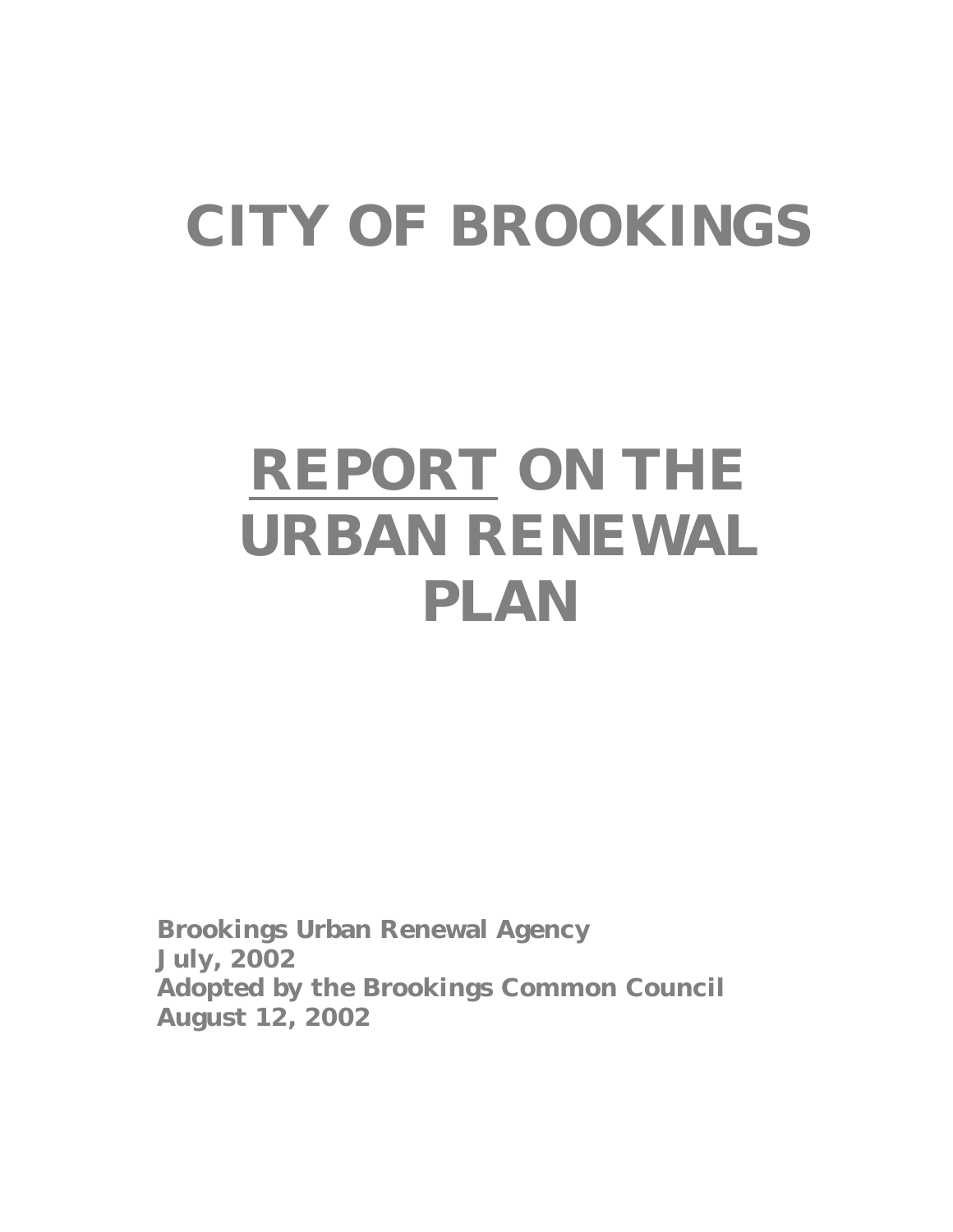#### **CITY OF BROOKINGS URBAN RENEWAL PLAN**

#### **ACKNOWLEDGEMENTS**

This urban renewal plan was prepared with funding assistance from a grant by the U.S. Dept of Agriculture and Oregon Economic Development Department. Citizens of Brookings participated in five workshops leading to the preparation of the renewal Plan and Report. Members of the Downtown Development Committee were active in promoting and attending all public workshops. The Committee members are:

Dr. Jay Patel Linda Kelly Brian Scott Tom Kerr Tim Patterson

#### **Staff Assistance**

Leroy Blodgett, City Manager John Bischoff, City Planner Sharon Ridens, Administrative Secretary Linda Barker, Community Development Dept. Secretary Jeremy McVeety, Special Projects Assistant

**Urban Renewal Consultant**

Charles Kupper, Spencer & Kupper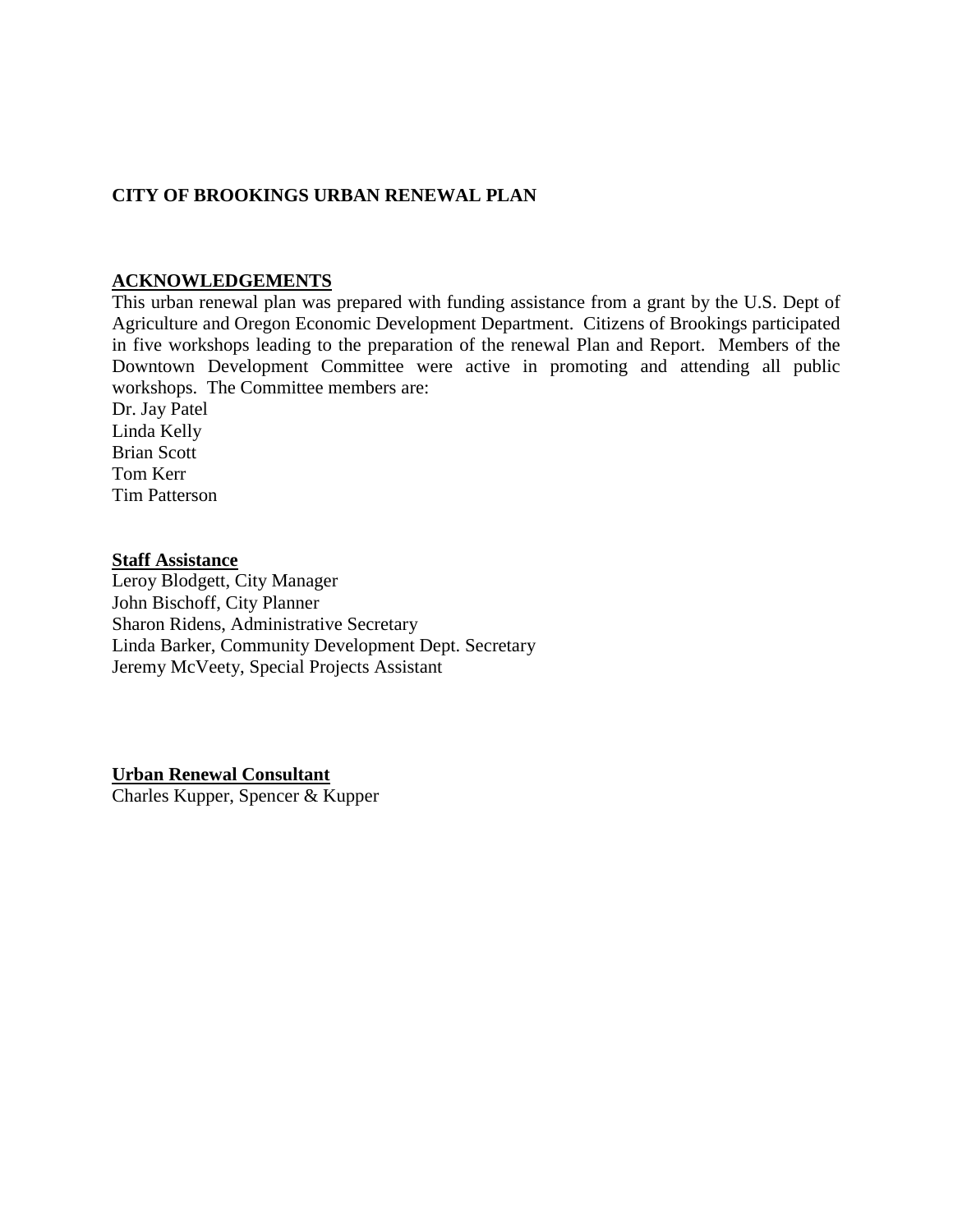# **REPORT ON THE BROOKINGS URBAN RENEWAL PLAN**

# **TABLE OF CONTENTS**

| Page                                                           |
|----------------------------------------------------------------|
|                                                                |
| 100. DESCRIPTION OF THE PHYSICAL, SOCIAL AND ECONOMIC          |
|                                                                |
|                                                                |
|                                                                |
| <b>400. RELATIONSHIP BETWEEN EACH PROJECT ACTIVITY AND</b>     |
|                                                                |
|                                                                |
| 500B.ANTICIPATED START & FINISH DATES OF PROJECT ACTIVITIES 11 |
| 500C.ESTIMATED EXPENDITURES AND YEAR OF DEBT RETIREMENT 12     |
|                                                                |
|                                                                |
|                                                                |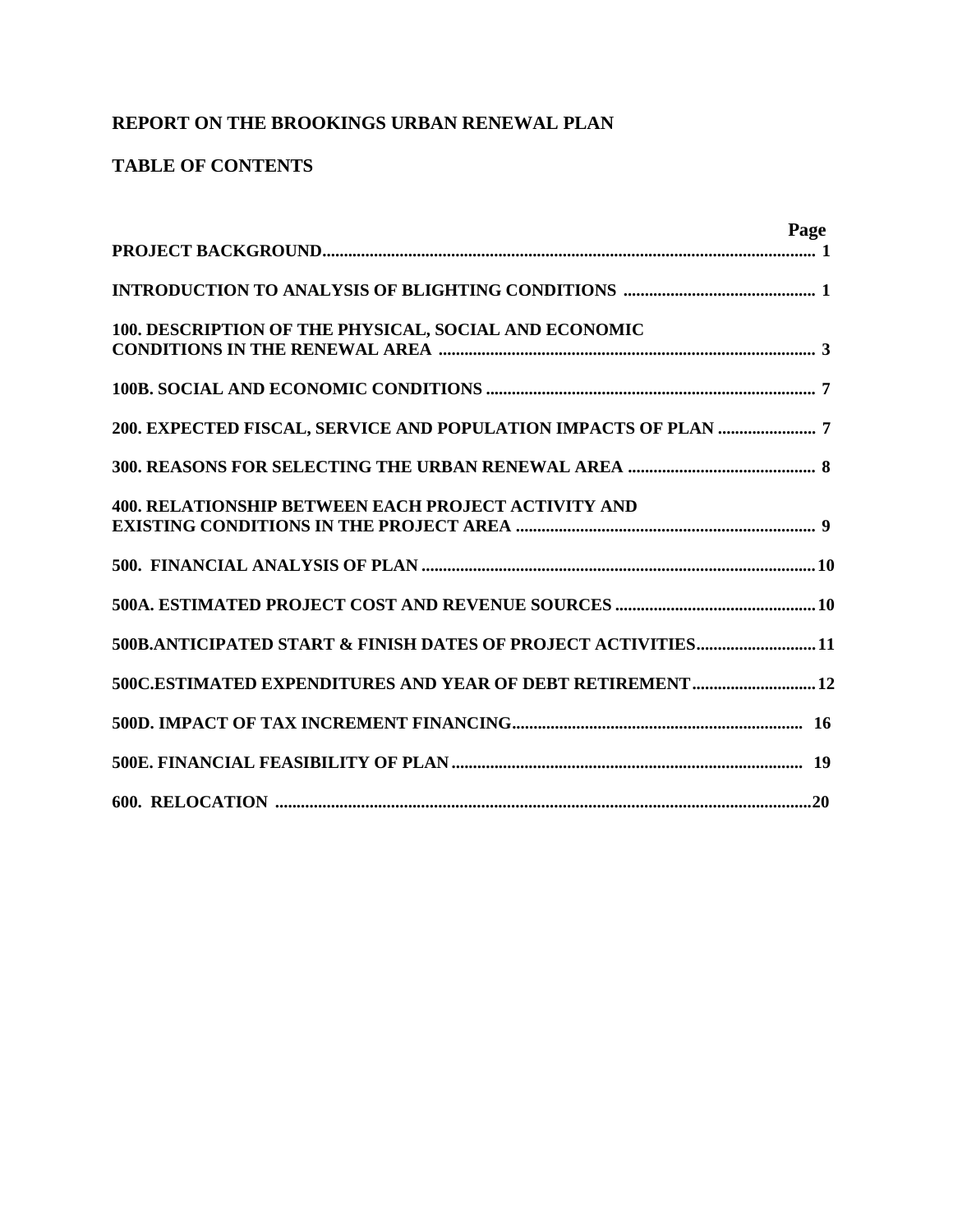# **REPORT ON THE BROOKINGS URBAN RENEWAL PLAN**

# **PROJECT BACKGROUND**

The primary purpose of the Brookings urban renewal plan is to revitalize the commercial area of the City, and to attract new businesses and jobs to the commercially zoned areas of Brookings. The renewal plan builds upon other work and study efforts focused on this area of Brookings. They include a 1990 urban renewal plan (not adopted), a 1999 ODDA Resource Team Report, a July 2000 local Town Center revitalization study effort (The PROUD Study), and a 2002 Downtown Master Plan by the Urban Design Studio.

The Brookings urban renewal area is larger than either the PROUD study area, or the 2002 Master Plan area, but incorporates those areas within its boundary. The Introduction to the PROUD study forms a good general summary of the current state of conditions within the Brookings Urban Renewal area. It state as follows:

"The commercial area of Brookings can be divided into two distinct parts. The first part is the newer, more modem, area that extends from the north side of Highway 10 1 to the south side of Railroad Street and from Arnold Lane on the west to Wharf Street on the east. The second part is the old commercial district that extends from the north side of Highway 101 to the north side of Railroad Street and from Wharf Street on the west to Oak Street.

Development in the newer area consists of businesses in buildings that are, for the most part, in good condition on larger lots with room for off-street parking. Most of the streets in this area are improved with curbs, gutters and sidewalks. Businesses in this area consist of a mixture of chain stores like Ray's Market, Fred Meyer, McDonald's, and independent, locally owned stores.

In the older area, most of the businesses are concentrated along Highway 101 and to a lesser extent, Railroad Street. The area between these two streets is developed with residential uses and a few scattered businesses. Even with the exposure enjoyed along the highway, some vacant store fronts can be found at any given time and many of these buildings are in need of renovation. Most of the buildings within the interior are also in need of renovation and some are not worth the effort or cost to refurbish. The streets in this area have very few improvements other than a paved travel way and some water, sewer and storm sewer mains are in need of repair or replacement. Parking for the businesses in this area is also limited, particularly for stores along the highway. The older area of town could be defined as blighted!

Another factor reinforcing the overall need for revitalization was the fact that although thriving, the city is not realizing the potential from the tourist dollars that flow through the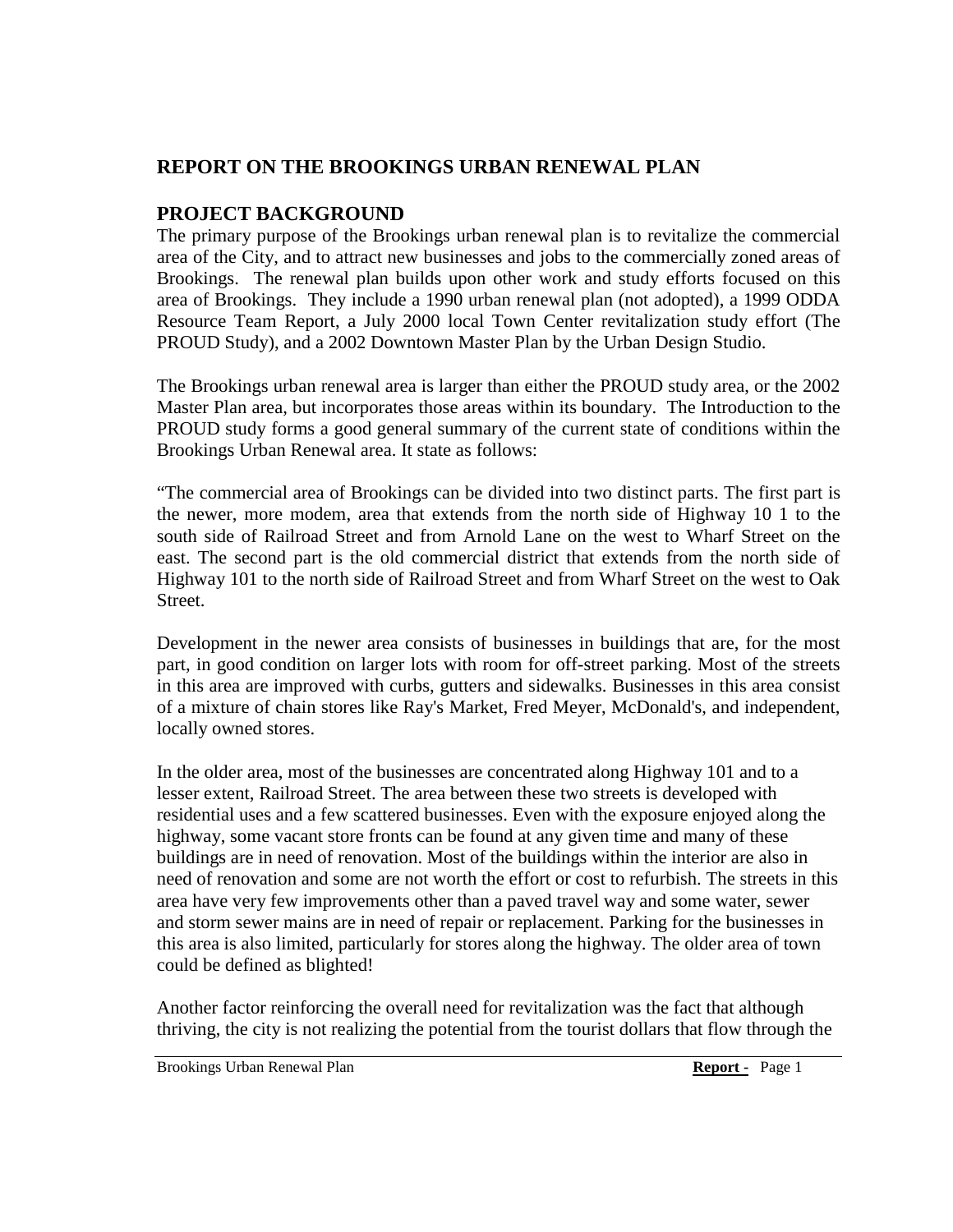city every day of the year. The poor condition of the downtown core area, the empty store fronts and the lack of convenient parking contribute to the loss of this resource."

The PROUD study wording is cited to show the local awareness and concern over deteriorating conditions within that limited study area. The existence of blighting conditions extends throughout the larger area covered by the Brookings Urban Renewal Plan.

#### **DEFINITION OF BLIGHTING CONDITIONS**

ORS 457.010 defines "blight" as follows: (underlining is added for emphasis)

"Blighted areas mean areas which, by reason of deterioration, faulty planning, inadequate or improper facilities, deleterious land use or the existence of unsafe structures, or any combination of these factors, are detrimental to the safety, health or welfare of the community. A blighted area is characterized by the existence of one or more of the following conditions:

"The existence of buildings and structures, used or intended to be used for living, commercial, industrial or other purposes, or any combination of those uses, which are unfit or unsafe to occupy for those purposes because of any one or a combination of the following conditions:

"Defective design and quality of physical construction;

"Faulty interior arrangement and exterior spacing;

"Overcrowding and a high density of population;

"Inadequate provision for ventilation, light, sanitation, open spaces and recreation facilities; or 'Obsolescence, deterioration, dilapidation, mixed character or shifting of uses."

"An economic dislocation, deterioration or disuse of property resulting from faulty planning;

"The division or subdivision and sale of property or lots of irregular form and shape and inadequate size or dimensions for property usefulness and development;

"The laying out of property or lots in disregard of contours, drainage and other physical characteristics of the terrain and surrounding conditions;

"The existence of inadequate streets and other rights-of-way, open spaces and utilities;

"The existence of property or lots or other areas which are subject to inundation by water;

"A prevalence of depreciated values, impaired investments and social and economic maladjustments to such an extent that the capacity to pay taxes is reduced and tax receipts are inadequate for the cost of public services rendered;

"A growing or total lack of proper utilization of areas, resulting in a stagnant and unproductive condition of land potentially useful and valuable for contributing to the public health, safety, and welfare; or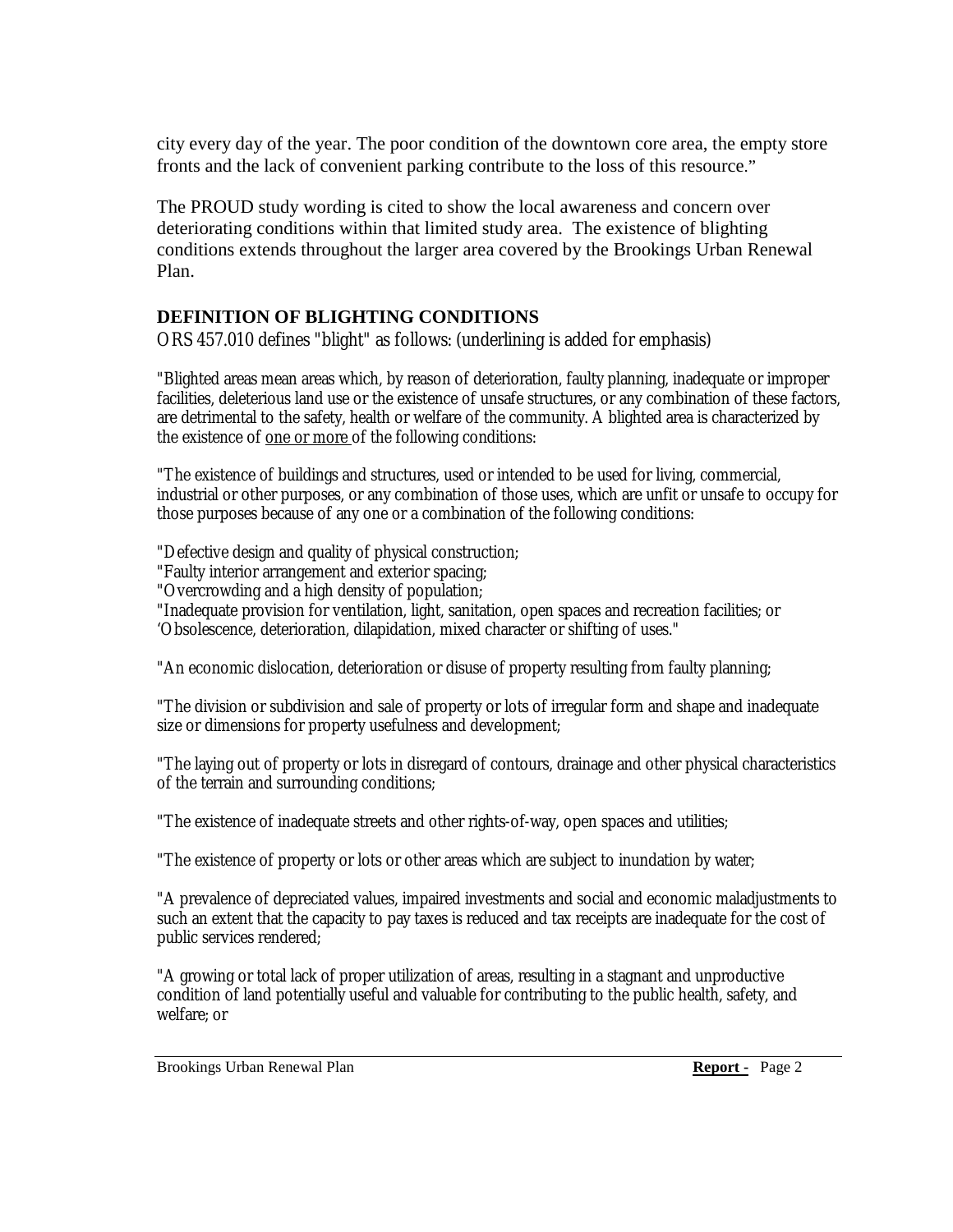"A loss of population and reduction of proper utilization of the area, resulting in its further deterioration and added costs to the taxpayer for the creation of new public facilities and services elsewhere."

Note that it is not necessary for each of the cited conditions to be present in the renewal area, or that these conditions be prevalent in each and every sector of the urban renewal area.

# **100. DESCRIPTION OF THE PHYSICAL, SOCIAL AND ECONOMIC CONDITIONS IN THE RENEWAL AREA**

#### **100A. PHYSICAL CONDITIONS**

#### **1. Land Area**

The Brookings Renewal Area contains approximately 354 acres of land area. ORS 457.420 provides that the total land area of a proposed urban renewal district, when added to the land area of existing Renewal Areas may not exceed 25% of the City's land area. The City's current land area is approximately 1750 acres. The total of all acreage in renewal areas represents 20.22% of the City's land area. Total renewal area acreage is within the 25% limitation prescribed by ORS 457.420..

# **2. Existing Land Use and Development**

The Brookings Urban Renewal Area consists primarily of commercial land uses. The next largest land use is for industrial purposes. There are a very limited number of of residential uses scattered throughout the project area. Commercial development is concentrated along Chetco Avenue, which runs through the project area. This development is mostly strip commercial, which serves Brookings, and surrounding communities with a range of services, and convenience and comparison shopping opportunities. The Brookings Urban Renewal Area contains 380 tax lots. The zoning of the tax lots is shown in Table 1, below.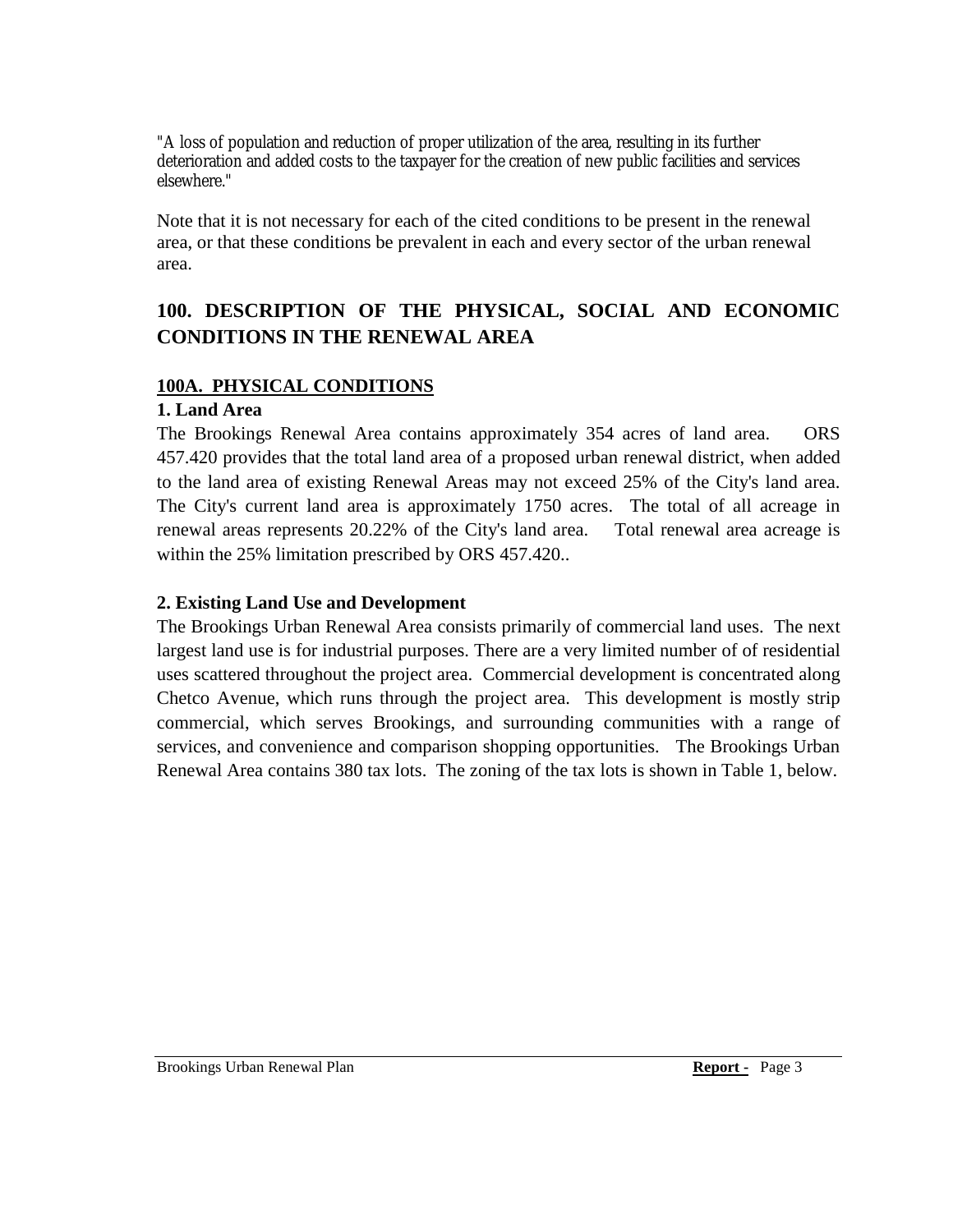| <b>BROOKINGS URBAN RENEWAL PLAN</b> |                 |            |
|-------------------------------------|-----------------|------------|
| <b>TABLE 1</b>                      |                 |            |
| Renewal Area Zoning Breakdown       |                 |            |
|                                     |                 |            |
| <b>Zoning Class</b>                 | <b>Tax Lots</b> | % of Total |
| C <sub>3</sub>                      | 250             | 65.79%     |
| C <sub>4</sub>                      | 35              | 9.21%      |
| C <sub>5</sub>                      | 1               | 0.26%      |
| IP                                  | 49              | 12.89%     |
| M <sub>2</sub>                      | 9               | 2.37%      |
| R <sub>2</sub>                      | 11              | 2.89%      |
| R <sub>3</sub>                      | 12              | 3.16%      |
| R <sub>16</sub>                     | 7               | 1.84%      |
| P/OS                                | 6               | 1.58%      |
| <b>TOTALS:</b>                      | 380             | 100.00%    |

Table 1 shows that C3 and C4 commercial uses comprise 75% of the uses in the area., while residential uses are only about 8%. The renewal area boundary in fact was drawn with the purpose of creating a plan area that was primarily commercial in nature.

Actions undertaken in the Brookings Urban Renewal Area will help make more productive use of land in the project area.

# **3. Building Conditions**

There are 280 buildings in the Brookings Urban Renewal area. As noted in Table 1, most buildings in the area are zoned for commercial purposes. Visual inspection of building exteriors in the area shows the overall level of building conditions and upkeep is fair to good. However, in scattered pockets, there exist a significant number of buildings in poor condition. The condition of some of these properties may make it economically infeasible to rehabilitate or repair them. The renewal area also contains vacant buildings in various states of repair, and commercial and residential properties in need of exterior repairs to roofing, siding, steps, and exterior trim.

# **4. Conditions - Streets and Sidewalk**

The general level of this basic infrastructure in the project area is more consistent with a rural area than with an urbanized one. A summary conditions report from City staff noted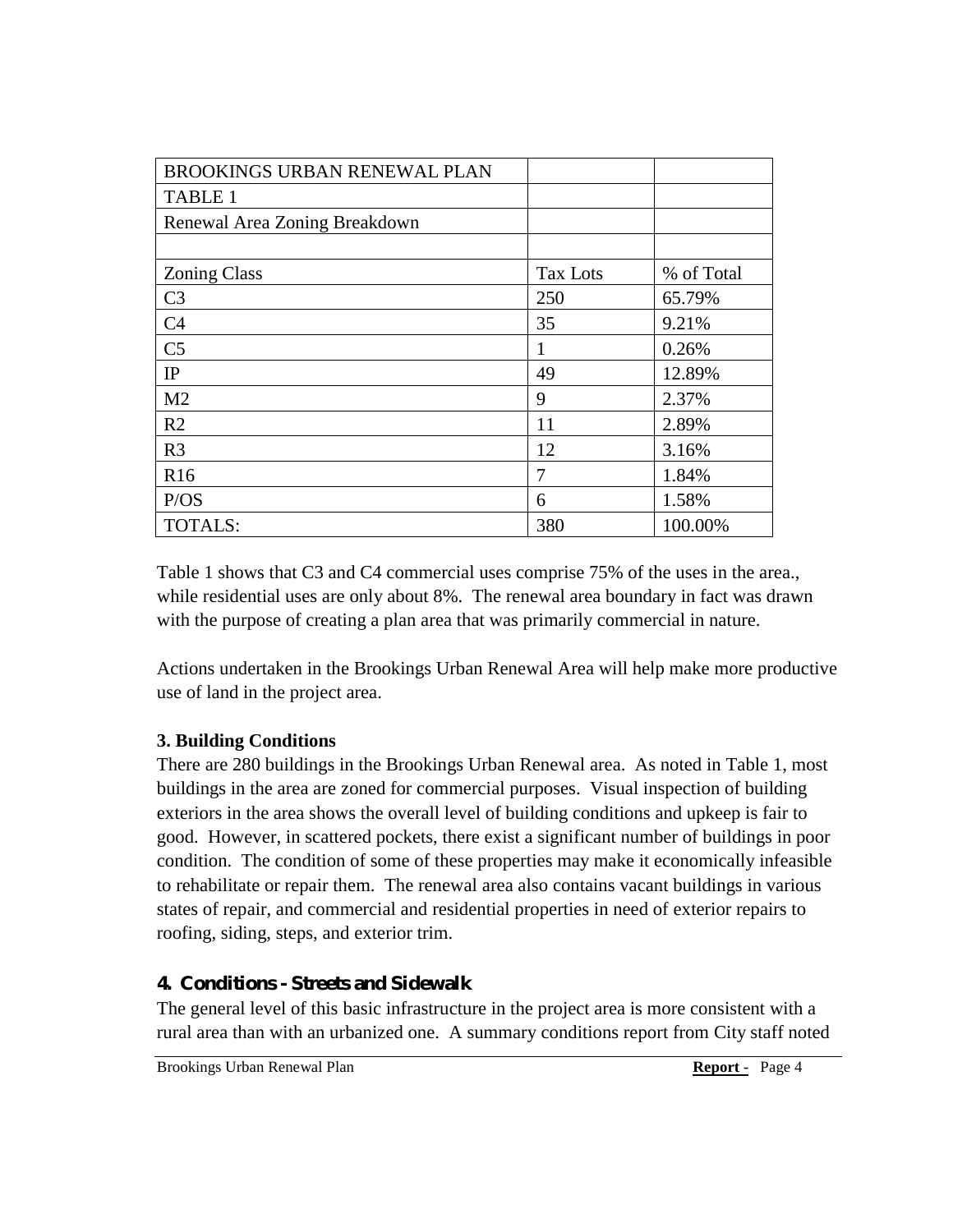the following conditions:

Wharf to Oak/Highway 10 1 to Railroad St.-zoned C-3 (General Commercial).

Small lots-26 x 89 feet with many older building and houses needing repair or replacement. Infrastructure in poor condition, no street improvements except pavement in most of the area.

King St. between Center St. and Wharf St.-zoned M-2 (General Manufacturing) on west side and I-P (Industrial Park) on the east side.

• Private street in poor repair. Several buildings in poor repair, many vards in general disarray.

Wharf St. to Tanbark Rd./ Railroad St. to the "The Cove" development--zoned I-P (Industrial Park).

• Several old nonconforming houses on west side of Wharf St. No curb gutter or sidewalk on west side of Wharf missing areas of sidewalk on west side. Old dilapidated buildings near Railroad between Wharf St. and Cove Rd.

West end of Wharf St.-zoned R-2 (Two Family Residential).

• Gravel street serving three or four homes.

Cottage St. between Pacific Ave. and Mill St.-zoned I-P (Industrial Park) on the south side and C-3 (General Commercial) on the north side.

• Several old nonconforming houses along the south side of the street. Need curb gutter and sidewalk along south side of the street.

Hillside Ave. between Highway 101 and Valley St.-zoned C-3 (General Commercial).

• Older houses on east side of street. Need curb, gutter and sidewalk on east side.

Valley St. between Hillside Ave. and Pacific Ave.-zoned C-3 (General Commercial) on south side and R-3 (Multiple Family Residential) on north side.

• Need curb, gutter, sidewalk on both sides and new pavement.

Pacific Ave. north of Highway 101-zoned C-3 (General Commercial).

• Needs sidewalk on east side.

South side of Highway 101 north of Spindrift Motel-zoned C-4 (Tourist Commercial)

• Needs curb, gutter and sidewalk from Crissy Circle to Arnold St.

# **5. Conditions - Public Parking**

There is curbside public parking available throughout the urban renewal area, but during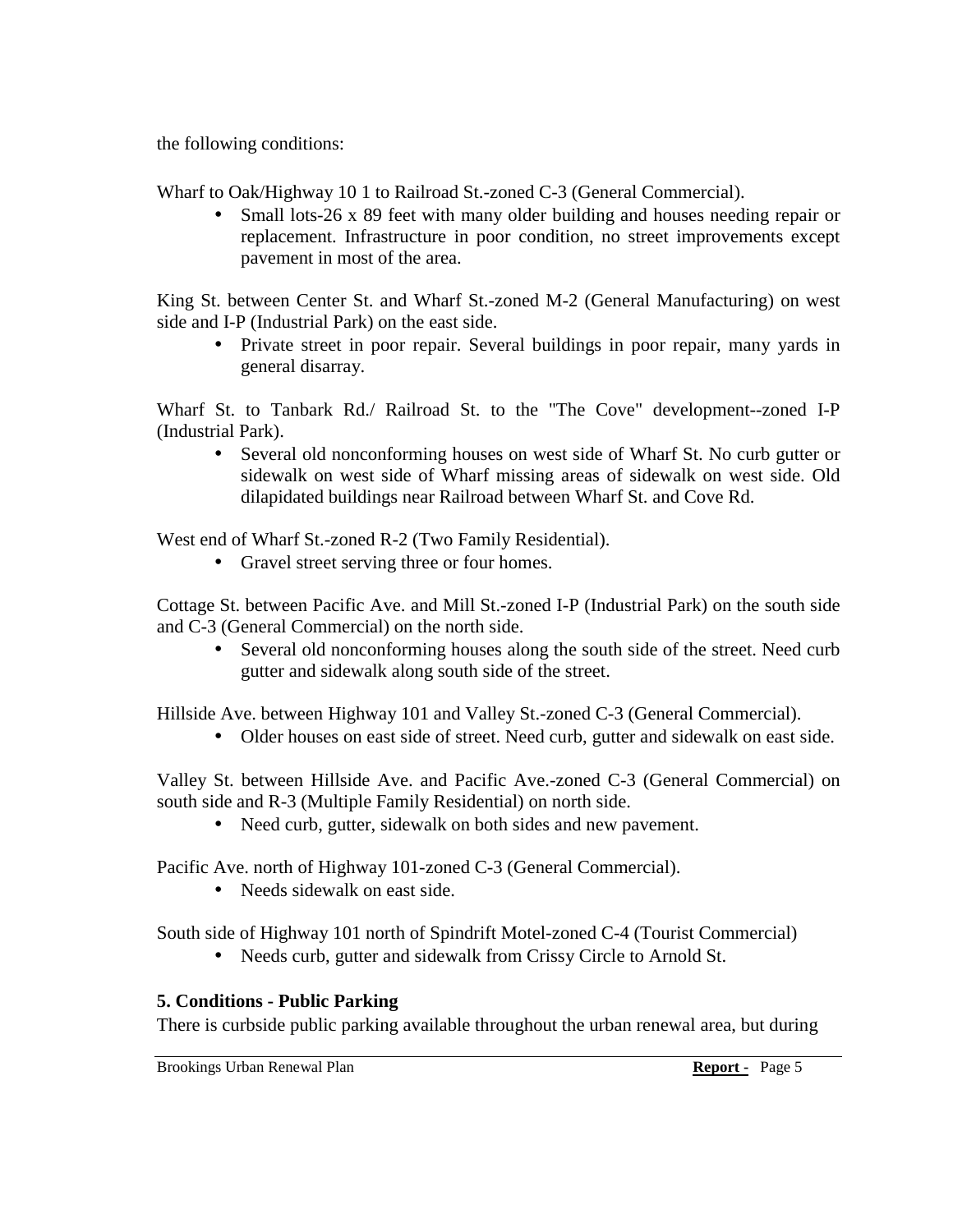working hours, these spaces are heavily used. There is no public parking lot on Chetco Avenue, and no public parking is readily visible from this main commercial thoroughfare. There is private, off street parking available to patrons of most of the newer strip commercial properties along Chetco Avenue. The lack of accessible and convenient parking is a detriment to investment in the urban renewal area.

#### **6. Conditions - Water and Sewer Services**

Water and sanitary sewer service in the renewal project area is in need of repair and maintenance, but is adequate for existing levels of development.

# **7. Conditions - Visual Appearance**

The commercial core of Brookings is aligned along Chetco Avenue. Chetco is characterized by a mix of strip commercial development of varying styles and quality, fronted by parking lots, and a mix of older, "main street" commercial properties on very small lots, with curbside parking. The "main street" area has several vacant storefronts, and generally shows more need of repair. There are overhead power lines throughout the area, adding to the visual clutter. Attractive street furniture, signs, banners, trees and landscaping and other visual amenities are rare or non-existent. Physical appearance is not specifically listed as a condition of blight in ORS 457. However, a commercial or residential area that appears visually unpleasant and rundown is detrimental to new investment. Such areas likely are already blighted or is on its way to becoming so.

# **8 .Conditions – Land and Building values**

It is anticipated that the 2001-02 tax roll will establish the initial base of assessed values for the Renewal Area. The total assessed valuation for the City of Brookings for that tax year was \$419,732,781 The total assessed value of property within the urban Renewal Area for the 2001-02 tax year is calculated at \$64,687,680 in land and building values. It is estimated personal property, utility, and mobile home values will add approximately 5% more in value, producing a total of \$67,921,350 in values within the Brookings Renewal Area.. The total assessed value Brookings Renewal Area represents 16.17% of the total property valuation within the City of Brookings. Total certified values within all renewal areas therefore are expected to be well within the maximum 25% of total valuation allowed by urban renewal law.

# **9. Conditions – Investment and Utilization of land**

Real property values within the Renewal Area are largely concentrated in commercial property classifications. The overall value of land to improvements in the Renewal Area is extraordinarily low for an urban area, especially an area that represents the heart of the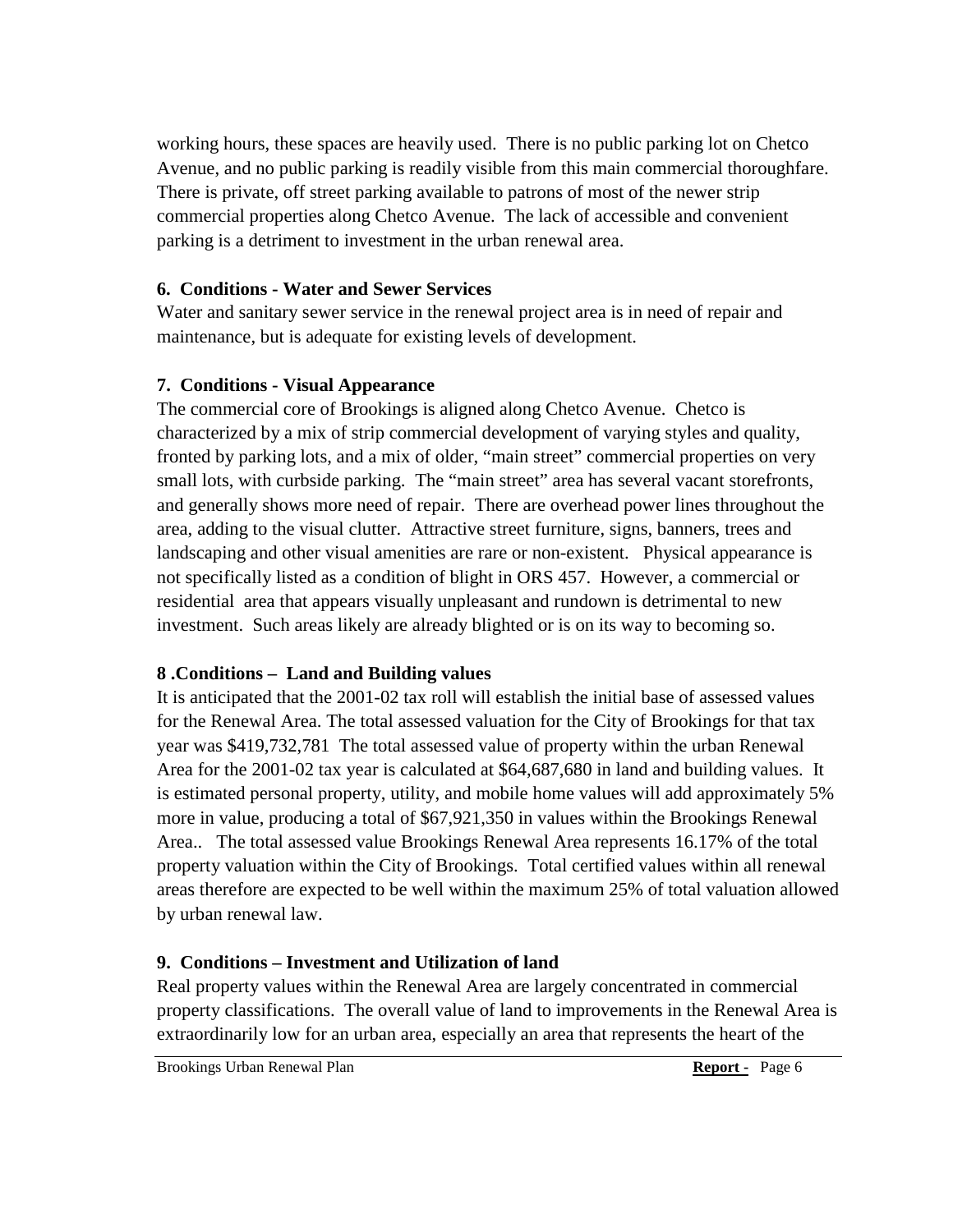City's commercial properties.. The real market value of land in the renewal area is \$37.26 million and the real market value of improvements is \$39.63 million. The ratio of building value to land value barely exceeds 1:1. Mature urban areas, especially those containing the community's commercial core, are expected to exhibit improvement to value ratios in the 4:1 or 5:1 range. While this ratio can not be expected in a community like Brookings, it is most unusual for building values in a developed part of an urbanized area to barely exceed land values. It is even more unusual to find this improvement to land value ratio in Brookings's in an area that takes in much of Brookings' commercial areas. The data points to a lack of investment in the renewal area, depreciated values, and a loss of tax producing ability for the Brookings community.

# **100B. SOCIAL AND ECONOMIC CONDITIONS**

Census data for the renewal area itself is not available. Census data shows that the percentage of Brookings households with incomes below \$15,000 is 16.6%, reflecting both the high percentage of elderly residing in Brookings, and the high unemployment and under-employment rates common to Oregon's coastal communities. Census data also shows that only about 15% of Brookings population has more than a high school education. The data illustrates that Brookings at this time is not a high-skill, high wage community. The urban renewal effort is an attempt to improve overall economic conditions in the community, as well as the physical conditions in the renewal area.

# **200. EXPECTED FISCAL, SERVICE AND POPULATION IMPACTS OF PLAN**

Urban renewal plan activities are aimed at alleviating traffic, parking and pedestrian safety problems, at repairing and redeveloping property within the area, and at upgrading lighting, streets, sidewalks, and open space conditions in the Renewal Area. Carrying out the Renewal Plan is not expected to result in any significant population growth impacts for the City of Brookings. The Plan is expected to facilitate planned, orderly growth as anticipated in the Comprehensive Plan. The Plan is not expected to result in a need for any additional police, fire, or other emergency services beyond those already contemplated by the City and other service providers. The Renewal Area boundary includes a proposed housing development. Renewal Plan activities, however, are not expected to influence the timing or scale of these developments. Therefore, carrying out the Plan is expected to have no impacts on the school system. Carrying out the Renewal Plan is not expected to have any significant impact on water and sewer service needs. Project activities are not expected to require the relocation or removal of any residential or commercial properties.

Carrying out the Renewal Plan will require the use of tax increment revenues. The tax impacts of the Renewal Plan are discussed in detail in Section 500 D of this report.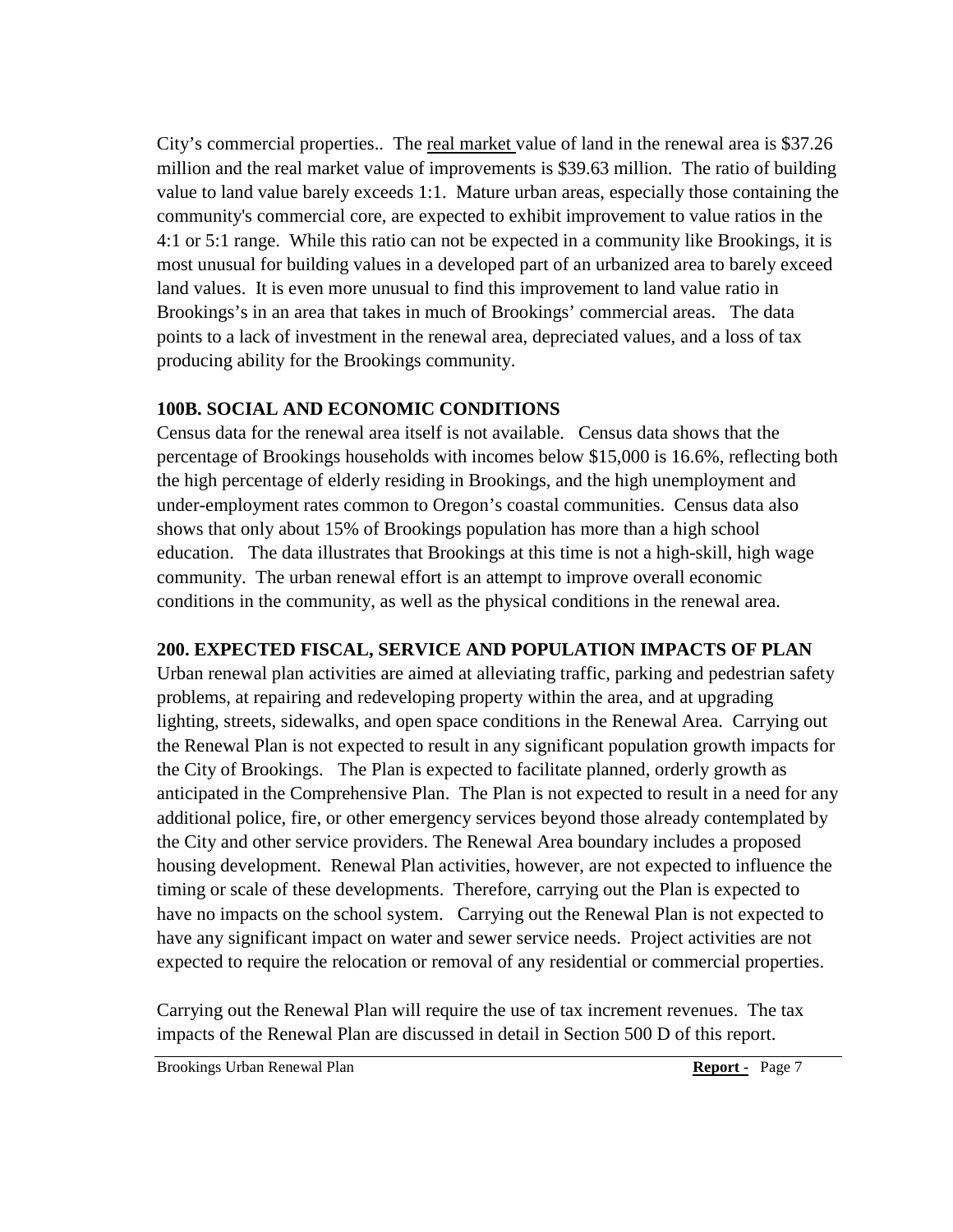The Renewal Plan is expected to produce positive fiscal and service impacts for Brookings. Among the public benefits of the renewal plan are

- Street and circulation improvements will improve public safety and convenience.
- Infrastructure improvements will provide better utility service, and decrease public maintenance costs
- New businesses will provide additional shopping convenience, and reduce vehicular trips and time.
- Rehabilitation programs will preserve and renew properties in downtown Brookings.
- An increase in construction expenditures, and purchases kept in Brookings will create secondary jobs.
- The Renewal Plan will help the City of Brookings fund a number of projects listed in the City's Capital Improvements Program, Downtown Master Plan and PROUD study.

The public and private investments made in the renewal area are likely to encourage new investment in areas adjacent to the renewal area. The value thus created can not be quantified, but observation of renewal programs around the state indicates that there are spillover investment effects from a successful renewal program. There are other positive effects of a renewal program that do not lend themselves easily to quantification, for they are quality of life issues. Retaining Brookings's small town atmosphere, maintaining the downtown core as the heart of the city, improving cultural and shopping opportunities, and improving the appearance of Brookings all have value to the community. These in fact, have been expressed as important community values, and directly influenced creation of this renewal plan.

The expenditure of tax increment funds is expected to produce new property values for the City of Brookings. The renewal project is estimated to be completed by the year 2027-28. During that period, property values in the renewal area are expected to increase by approximately \$139 million At current tax rates, the new property values anticipated in the renewal area will contribute over \$1.3 million in property tax revenues in the first year after the project is ended. Of that revenue, approximately \$522,000 will return to the City of Brookings. That property tax revenue will continue to grow as a result of annual assessment increases**.** 

# **300. REASONS FOR SELECTING THE URBAN RENEWAL AREA**

The Urban Renewal Plan Area was selected based on Brookings Comprehensive Plan goals, objectives, and policies and on the existence of blighting conditions within the area. The project area evidences the following characteristics of blight

- A lack of proper utilization of land planned for tax producing purposes.
- Deficiencies in streets, curb, sidewalk, water and sewer services in the project area.
- Deficiencies in public recreation and open space opportunities.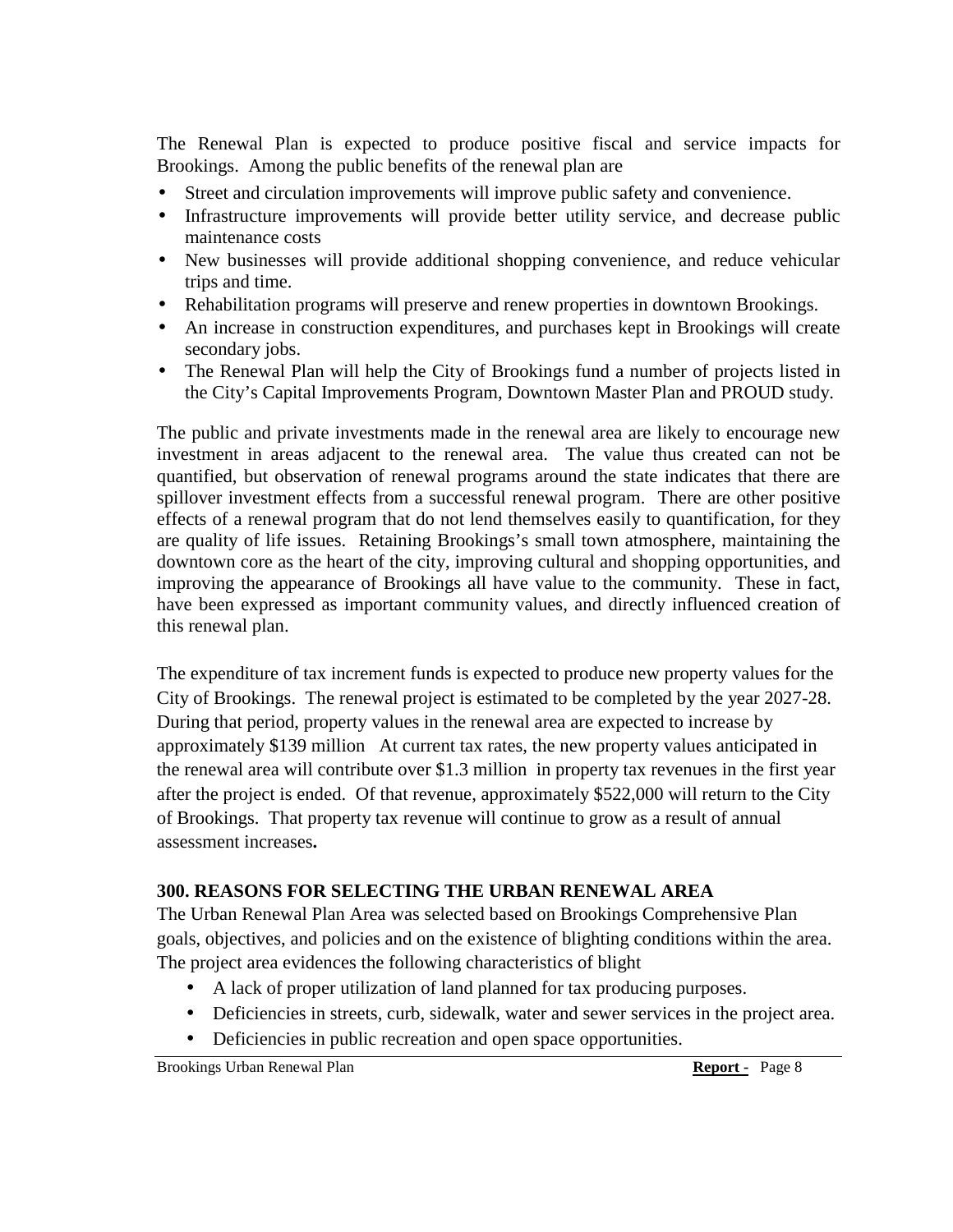- Poor visual and aesthetic conditions, contributing to a low level of investment in the project area.
- Poor building conditions in the project area.
- A prevalence of low values and lack of investment in the project area, and reduced tax receipts resulting therefrom.

Conditions exist within the Renewal Area which meet the definitions of blight in ORS 457.010. Treating these conditions is the reason for selecting this renewal area

# **400. RELATIONSHIP BETWEEN EACH PROJECT ACTIVITY AND EXISTING CONDITIONS IN THE PROJECT AREA**

All project activities described in Section 700 of the Plan are intended to correct the deficiencies described in Section 100 of this Report and summarized in Section 300 of this Report.

- 1. Unpaved streets, or those lacking curbs and sidewalks will be improved throughout the Renewal Area.
- 2. Assistance for rehabilitation and new development will attract new investment to the area, and improve the building conditions and blighted appearance of the area.
- 3. Streetscape activities will improve the visual appearance of the area, and provide a better climate for new investment in the project area.
- 4. Parking improvements will make it easier for tourists and visitors to shop, or take advantage of recreational opportunities, thereby encouraging expenditures and new investments in the area.
- 5. Improvements to parks, public buildings, and open spaces will treat deficiencies in those areas
- 6. Administration and planning activities will assure the plan is carried out effectively, and in conformance with applicable requirements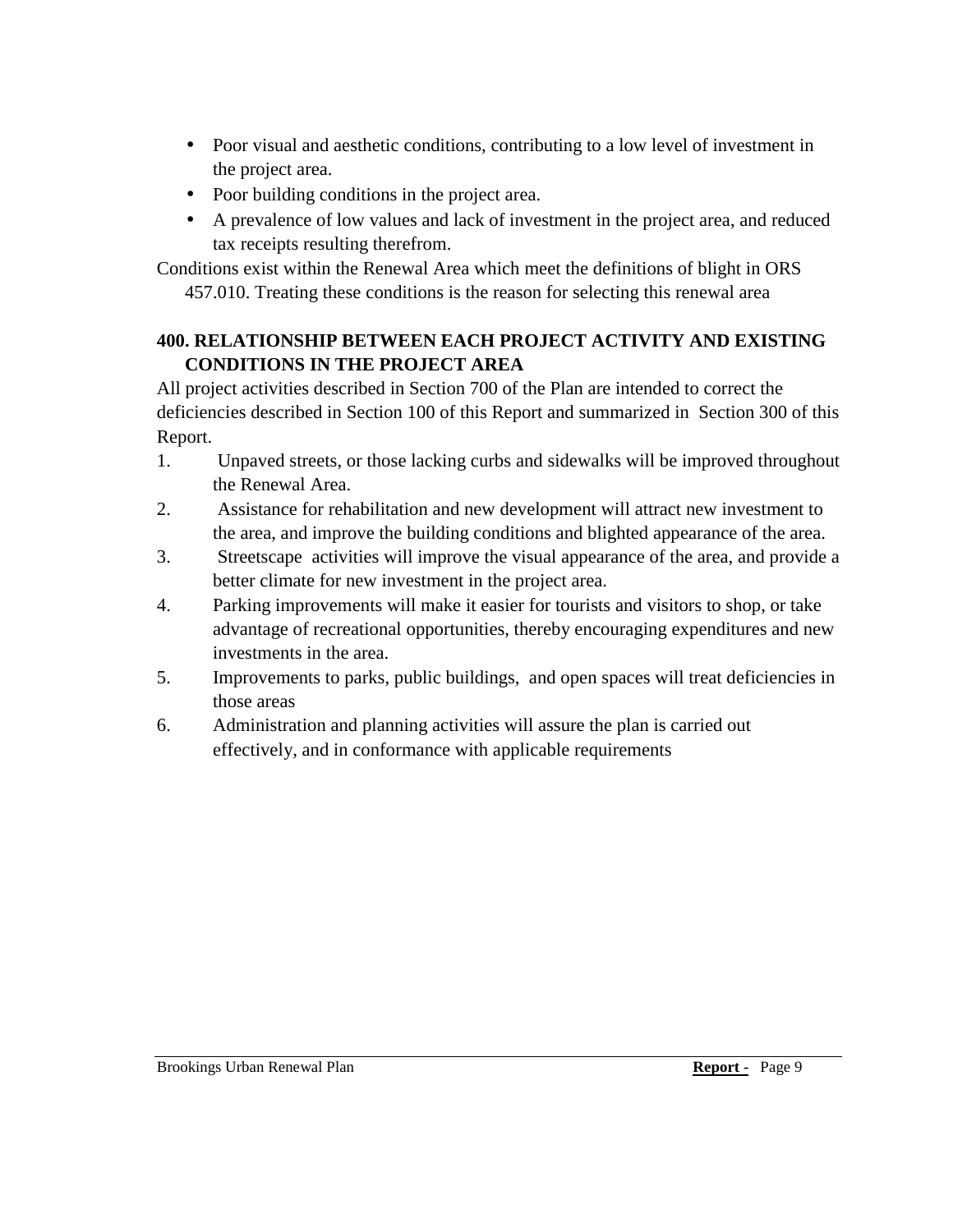# **500. FINANCIAL ANALYSIS OF PLAN**

# **500A. ESTIMATED PROJECT COST AND REVENUE SOURCES**

Table 2 shows the estimated total costs of the Brookings Urban Renewal Project.. These costs are the total anticipated costs, allowing for 4% inflation during the life of the project.

| <b>BROOKINGS RENEWAL PLAN</b>                         |                       |
|-------------------------------------------------------|-----------------------|
| Table 2                                               |                       |
| <b>Estimated Cost of Project Activities</b>           |                       |
|                                                       | <b>Estimated cost</b> |
| <b>Public Parks &amp; Open Spaces</b>                 | \$1,582,500           |
| Create a Central Plaza                                |                       |
| <b>Walkways and Plazas</b>                            |                       |
| <b>Local Nature Interpretive Areas</b>                |                       |
| Looped walkway from downtown to public parks          |                       |
| Wetlands Park at Old Mill Pond                        |                       |
| Enhance Chetco Park and other parks in project area   |                       |
|                                                       |                       |
| <b>Streets and Public Utilities</b>                   | \$3,165,000           |
| Improve Railroad St, Chetco Av, Fern, Willow, Spruce, |                       |
| Hemlock, Alder & Wharf Sts                            |                       |
| Assist Street improvements in CIP                     |                       |
| Assist Water, Sewer, Storm improvements in CIP        |                       |
|                                                       |                       |
| <b>Streetscape</b>                                    | \$791,250             |
| <b>Accent Paving</b>                                  |                       |
| Decorative lighting                                   |                       |
| Street trees, planters, landscaping                   |                       |
| Benches, trash receptacles, bike racks                |                       |
| Street & Directional signs                            |                       |
| Public art                                            |                       |
| Gateway monuments and landscape features              |                       |
| Under grounding of overhead utilities                 |                       |
|                                                       |                       |
| Pedestrian, Bike, & Transit Improvements              | \$791,250             |
| New bike paths in renewal area                        |                       |
| Pedestrian connections to waterfront                  |                       |
|                                                       |                       |
| <b>Other Public Facilities</b>                        | \$2,373,750           |
| <b>Public Restrooms</b>                               |                       |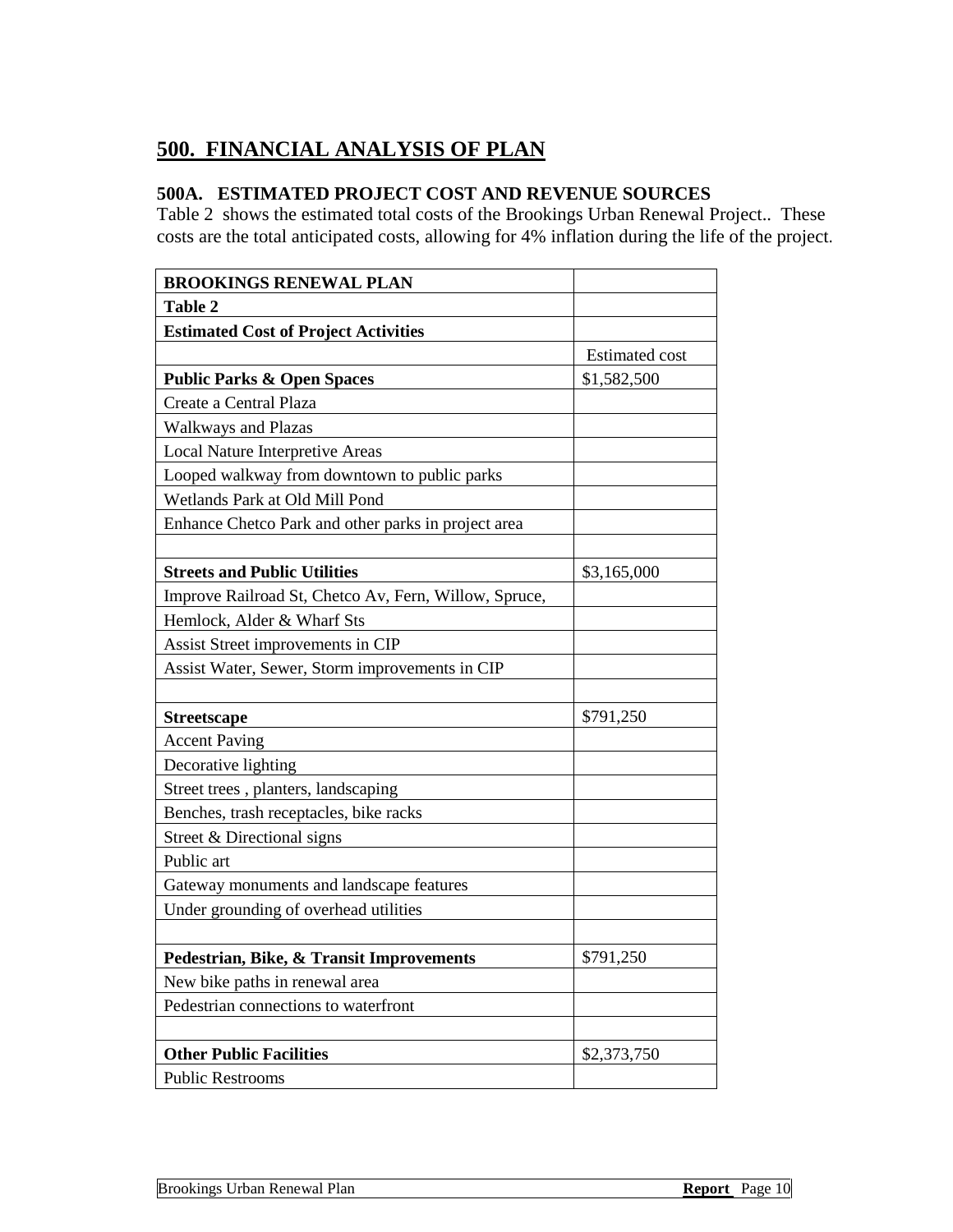| Enhancement of public museum                                      |              |
|-------------------------------------------------------------------|--------------|
| Relocate City Hall                                                |              |
| Performing Arts Center                                            |              |
| <b>Community Center</b>                                           |              |
|                                                                   |              |
| <b>Public Parking Facilities</b>                                  | \$791,250    |
| New lot at Fern & Spruce                                          |              |
| New lots at pockets along Railroad St.                            |              |
| New RV parking lot                                                |              |
|                                                                   |              |
| <b>Development and Redevelopment</b>                              | \$3,165,000  |
| Assist development of new medical facility                        |              |
| Assist development of higher education facilities                 |              |
| Assist in construction or expansion of job creating<br>facilities |              |
|                                                                   |              |
| <b>Provide Low Interest Rate Loans &amp; Incentives</b>           | \$791,250    |
|                                                                   |              |
| <b>Preservation &amp; Rehabilitation</b>                          | \$791,250    |
|                                                                   |              |
| <b>Program Administration</b>                                     | \$1,582,500  |
|                                                                   |              |
| <b>TOTALS</b>                                                     | \$15,825,000 |

The principal method of funding the project share of costs will be through use of tax increment financing as authorized by ORS 457. Revenues are obtained from anticipated urban renewal bond proceeds and the proceeds of short term urban renewal notes. Table 2 shows that the total costs of project activities are estimated at \$15,825,000. This is the maximum indebtedness figure inserted in the urban renewal plan .

The capacity for urban renewal bonds is based on projections of urban renewal revenues. Anticipated annual revenues are shown in Table 3 of this Report. Table 3 anticipates there will be four long-term bond issues during the life of the plan. Bond will be issued as revenues, project requirements, and overall bond market conditions dictate. In addition, the Renewal Agency will apply for, and make use of funding from other federal, state, local, or private sources as such funds become available.

#### **500B. ANTICIPATED START & FINISH DATES OF PROJECT ACTIVITIES**

 The project activities shown in Table 2 will begin in 2003-04. The sequencing and prioritization of individual project activities shown in Table 2 will be done by the Urban Renewal Agency, and any citizen advisory bodies that the Agency calls upon to assist in this process. The priority of projects and annual funding will be as established in the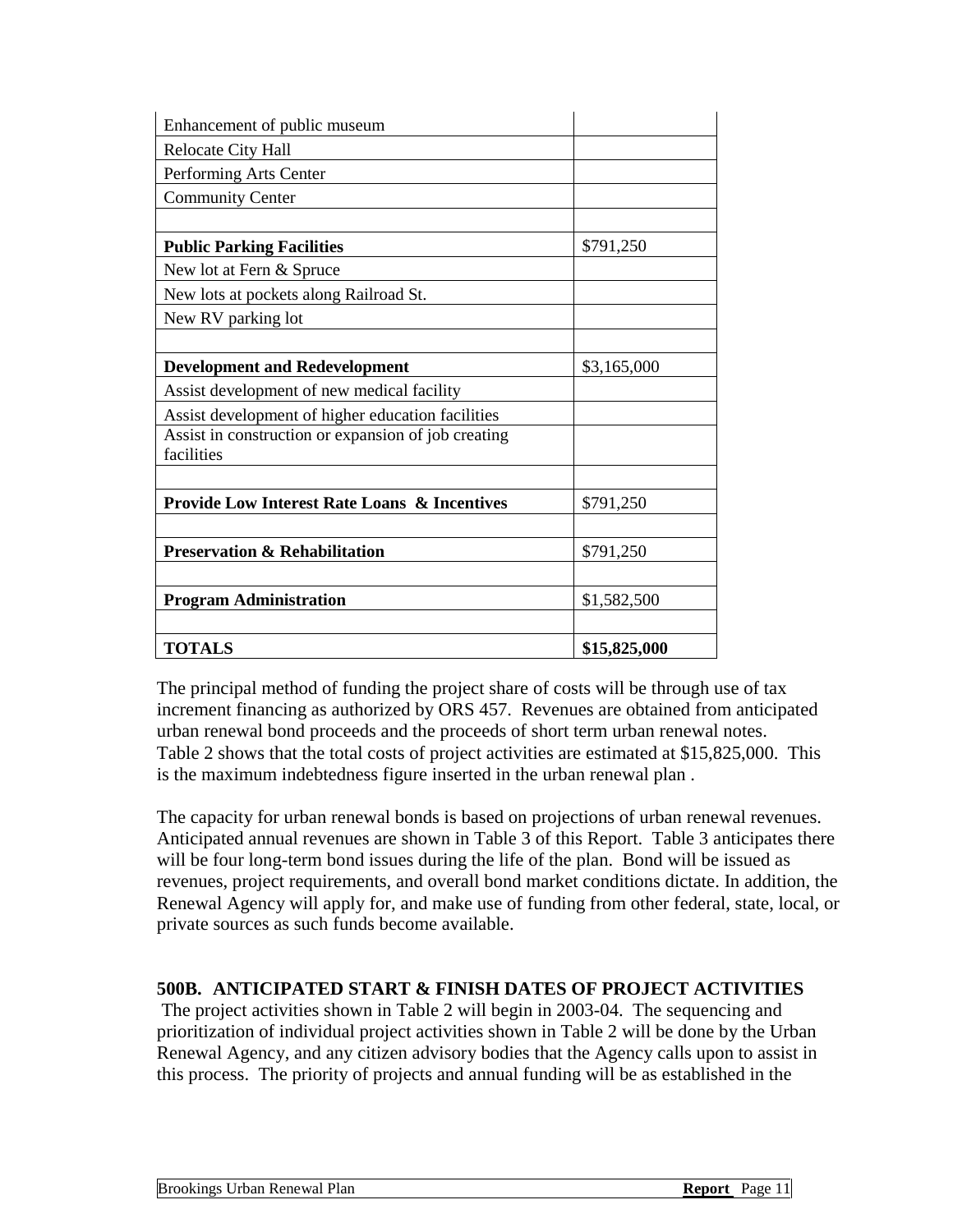annual budget process. Completion dates for individual activities may be affected by changes to local economic and market conditions, changes in the availability of tax increment funds, and changes in priorities for carrying out project activities.

It is estimated that all activities proposed in this plan will be completed, and project indebtedness paid off by 2028-29. At that time, the tax increment provisions of this plan can be ended.

#### **500C. ESTIMATED EXPENDITURES AND YEAR OF DEBT RETIREMENT**

 It is estimated that the project will collect tax increment revenue between the years 2003- 2004 and 2028-29. It is estimated that the project will produce \$20.4 million in tax increment receipts in that period. These funds will be utilized to finance project activities, and pay all debt service costs, including interest, associated with undertaking these project activities.

It is anticipated that available project revenues, and funds accumulated in a special fund for debt redemption will be sufficient to retire outstanding bonded indebtedness in the year 2028, and terminate the tax increment financing provisions of the project. After all project debt is retired, and the project closed out, it is estimated that there will be surplus tax increment funds. These funds will be distributed to taxing bodies affected by this plan, as provided in ORS 457.

Table 3 of this Report shows the anticipated tax increment receipts for each year of the project, and the use of those receipts. Table 3 follows on the next page.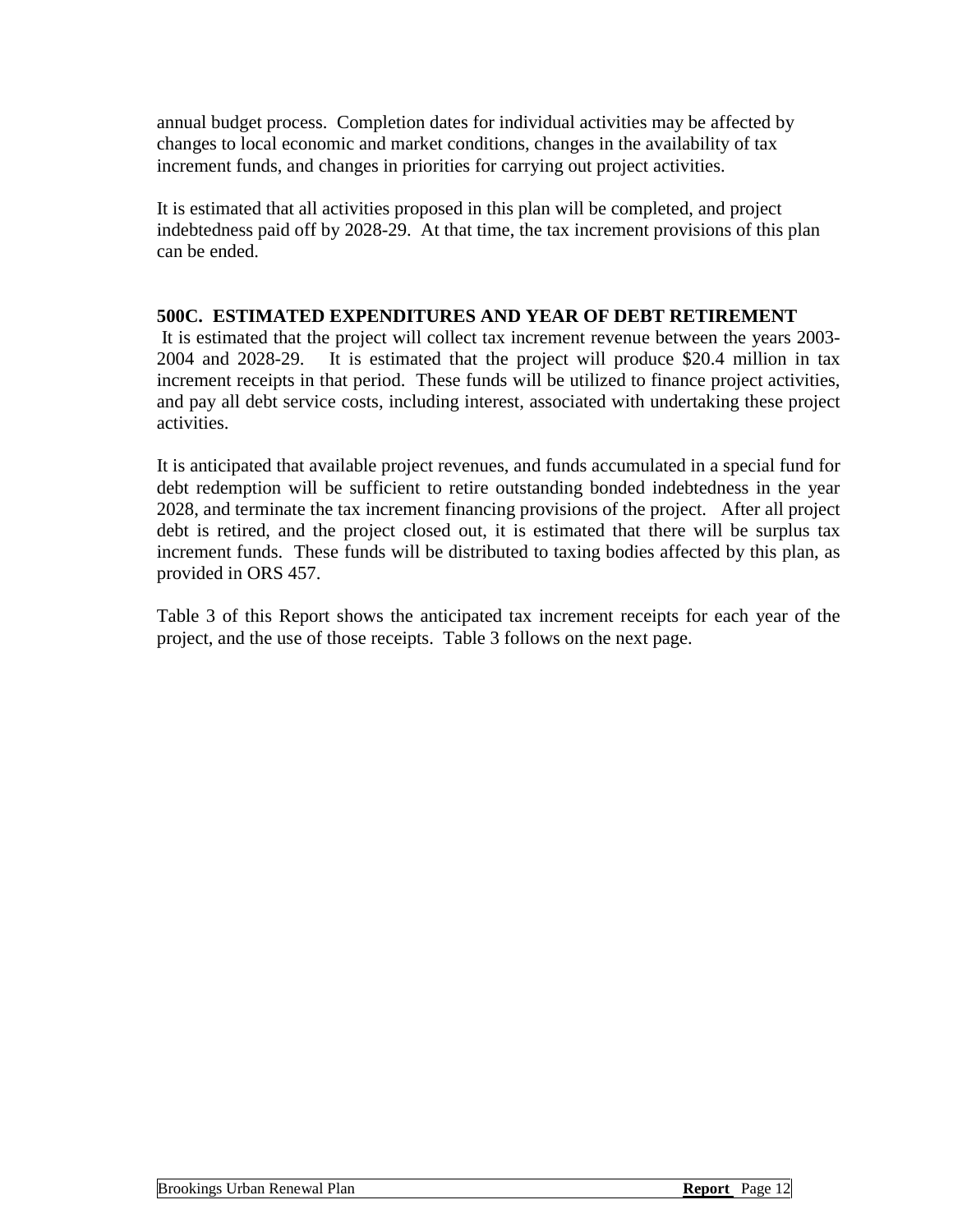#### BROOKINGS URBAN RENEWAL PLAN

TABLE 3

| RESOURCES AND REQUIREMENTS                                                           | 2003        | 2004        | 2005        | 2006      | 2007        | 2008       | 2009        | 2010       |
|--------------------------------------------------------------------------------------|-------------|-------------|-------------|-----------|-------------|------------|-------------|------------|
| <b>RESOURCES</b>                                                                     |             |             |             |           |             |            |             |            |
| <b>Beginning Balance</b>                                                             | \$0         | \$8,477     | \$3,437     | \$10,694  | \$4,330     | \$9,586    | \$15,514    | \$19,217   |
| <b>Tax Increment Revenue</b>                                                         | \$87,169    | \$113,871   | \$228,672   | \$259,266 | \$290,700   | \$424,135  | \$460,104   | \$497,061  |
| Delinquency at 3% average                                                            | $-$ \$2,615 | $-$ \$3,416 | $-$ \$6,860 | $-$7,778$ | $-$ \$8,721 | $-$12,724$ | $-$13,803$  | $-$14,912$ |
| Proceeds of Borrowings                                                               | \$0         | \$429,000   | \$0         | \$0       | \$0         | \$0        | \$3,386,000 | \$0        |
| Investment Earnings at 4.5%                                                          | \$3,923     | \$5,506     | \$10,445    | \$12,148  | \$13,276    | \$19,517   | \$21,403    | \$23,233   |
| <b>Total Resources</b>                                                               | \$88,477    | \$553,437   | \$235,694   | \$274,330 | \$299,586   | \$440,514  | \$3,869,217 | \$524,599  |
| <b>REQUIREMENTS</b>                                                                  |             |             |             |           |             |            |             |            |
| Outlay on Projects                                                                   | \$80,000    | \$450,000   | \$125,000   | \$170,000 | \$190,000   | \$325,000  | \$3,400,000 | \$70,000   |
| Total project costs funded in year<br>Debt Service - borrowing A - 5 yrs             | \$80,000    | \$450,000   | \$125,000   | \$170,000 | \$190,000   | \$325,000  | \$3,400,000 | \$70,000   |
| @5.75%                                                                               | \$0         | \$100,000   | \$100,000   | \$100,000 | \$100,000   | \$100,000  | \$0         | \$0        |
| Debt Service - borrowing B - 10 yrs<br>@5.75%<br>Debt Service - borrowing C - 10 yrs | \$0         | \$0         | \$0         | \$0       | \$0         | \$0        | \$450,000   | \$450,000  |
| @5.75%                                                                               | \$0         | \$0         | \$0         | \$0       | \$0         | \$0        | \$0         | \$0        |
| Debt Service - borrowing D - 10 yrs<br>@5.75%                                        | \$0         | \$0         | \$0         | \$0       | \$0         | \$0        | \$0         | \$0        |
| <b>Total Outlays</b>                                                                 | \$80,000    | \$550,000   | \$225,000   | \$270,000 | \$290,000   | \$425,000  | \$3,850,000 | \$520,000  |
| <b>Total Resources</b>                                                               | \$88,477    | \$553,437   | \$235,694   | \$274,330 | \$299,586   | \$440,514  | \$3,869,217 | \$524,599  |
| <b>Ending Balance</b>                                                                | \$8,477     | \$3,437     | \$10,694    | \$4,330   | \$9,586     | \$15,514   | \$19,217    | \$4,599    |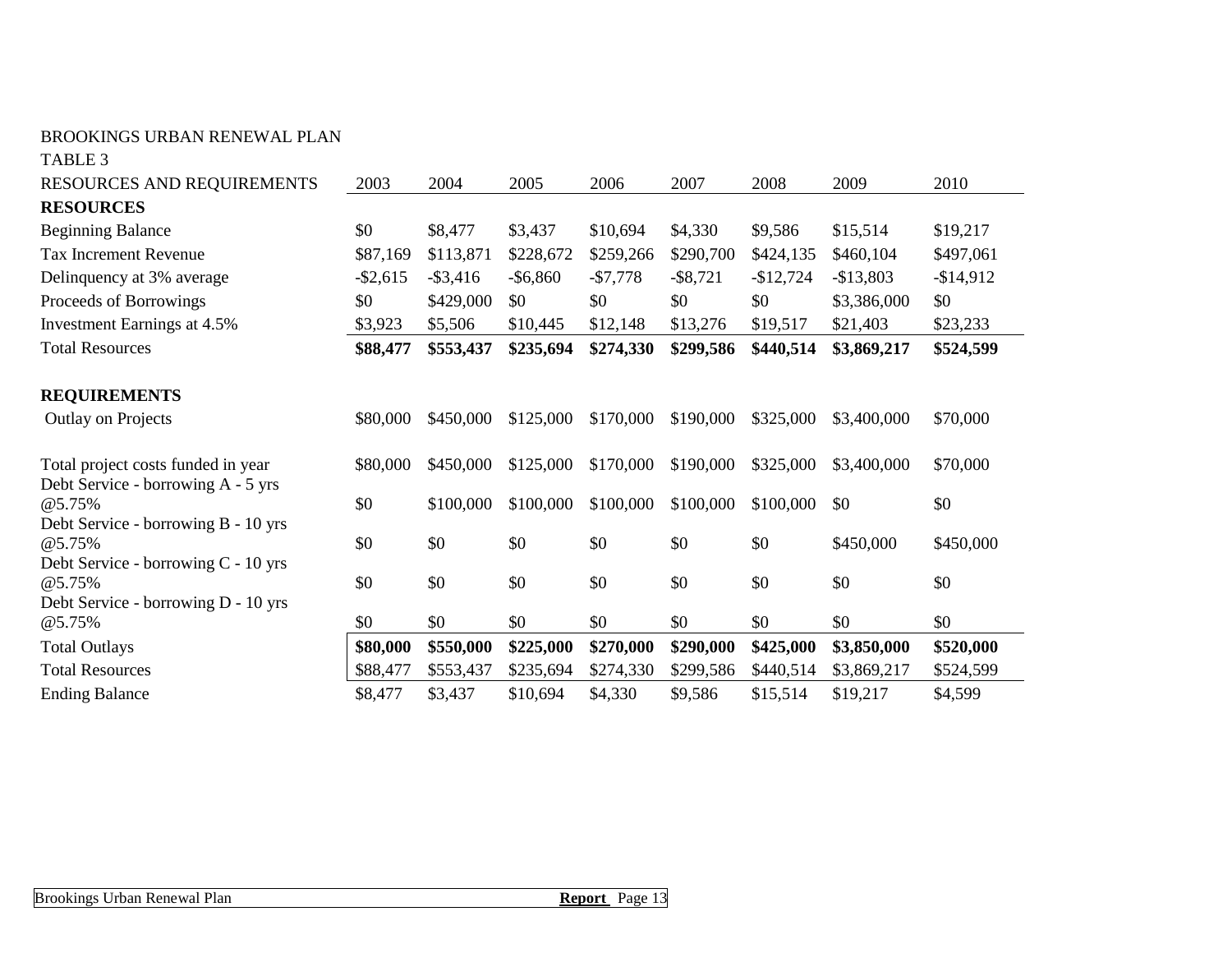| TABLE 3 (continued)                                                      |              |              |              |              |              |              |              |              |              |
|--------------------------------------------------------------------------|--------------|--------------|--------------|--------------|--------------|--------------|--------------|--------------|--------------|
| RESOURCES AND REQUIREMENTS                                               | 2011         | 2012         | 2013         | 2014         | 2015         | 2016         | 2017         | 2018         | 2019         |
| <b>RESOURCES</b>                                                         |              |              |              |              |              |              |              |              |              |
| <b>Beginning Balance</b>                                                 | \$4,599      | \$16,700     | \$12,217     | \$11,583     | \$13,182     | \$9,360      | \$8,151      | \$5,988      | \$4,177      |
| <b>Tax Increment Revenue</b>                                             | \$652,112    | \$694,350    | \$737,750    | \$782,343    | \$828,162    | \$875,242    | \$923,616    | \$973,320    | \$1,024,391  |
| Delinquency at 3% average                                                | $-$ \$19,563 | $-$ \$20,831 | $-$ \$22,132 | $-$ \$23,470 | $-$ \$24,845 | $-$ \$26,257 | $-$ \$27,708 | $-$ \$29,200 | $-$ \$30,732 |
| Proceeds of Borrowings                                                   | \$0          | \$0          | \$0          | \$2,257,000  | \$0          | \$0          | \$0          | \$0          | \$5,080,000  |
| Investment Earnings at 4.5%                                              | \$29,552     | \$31,997     | \$33,749     | \$35,727     | \$37,860     | \$39,807     | \$41,930     | \$44,069     | \$46,286     |
| <b>Total Resources</b>                                                   | \$666,700    | \$722,217    | \$761,583    | \$3,063,182  | \$854,360    | \$898,151    | \$945,988    | \$994,177    | \$6,124,122  |
| <b>REQUIREMENTS</b>                                                      |              |              |              |              |              |              |              |              |              |
| Outlay on Projects                                                       | \$200,000    | \$260,000    | \$300,000    | \$2,300,000  | \$95,000     | \$140,000    | \$190,000    | \$240,000    | \$5,100,000  |
| Total project costs funded in year<br>Debt Service - borrowing A - 5 yrs | \$200,000    | \$260,000    | \$300,000    | \$2,300,000  | \$95,000     | \$140,000    | \$190,000    | \$240,000    | \$5,100,000  |
| @5.75%                                                                   | \$0          | \$0          | \$0          | \$0          | \$0          | \$0          | \$0          | \$0          | \$0          |
| Debt Service - borrowing B - 10 yrs                                      |              |              |              |              |              |              |              |              |              |
| @5.75%                                                                   | \$450,000    | \$450,000    | \$450,000    | \$450,000    | \$450,000    | \$450,000    | \$450,000    | \$450,000    | \$0          |
| Debt Service - borrowing C - 10 yrs<br>@5.75%                            | \$0          | \$0          | \$0          | \$300,000    | \$300,000    | \$300,000    | \$300,000    | \$300,000    | \$300,000    |
| Debt Service - borrowing D - 10 yrs<br>@5.75%                            | \$0          | \$0          | \$0          | \$0          | \$0          | \$0          | \$0          | \$0          | \$675,000    |
| <b>Total Outlays</b>                                                     | \$650,000    | \$710,000    | \$750,000    | \$3,050,000  | \$845,000    | \$890,000    | \$940,000    | \$990,000    | \$6,075,000  |
| <b>Total Resources</b>                                                   | \$666,700    | \$722,217    | \$761,583    | \$3,063,182  | \$854,360    | \$898,151    | \$945,988    | \$994,177    | \$6,124,122  |
| <b>Ending Balance</b>                                                    | \$16,700     | \$12,217     | \$11,583     | \$13,182     | \$9,360      | \$8,151      | \$5,988      | \$4,177      | \$49,122     |

BROOKINGS URBAN RENEWAL PLAN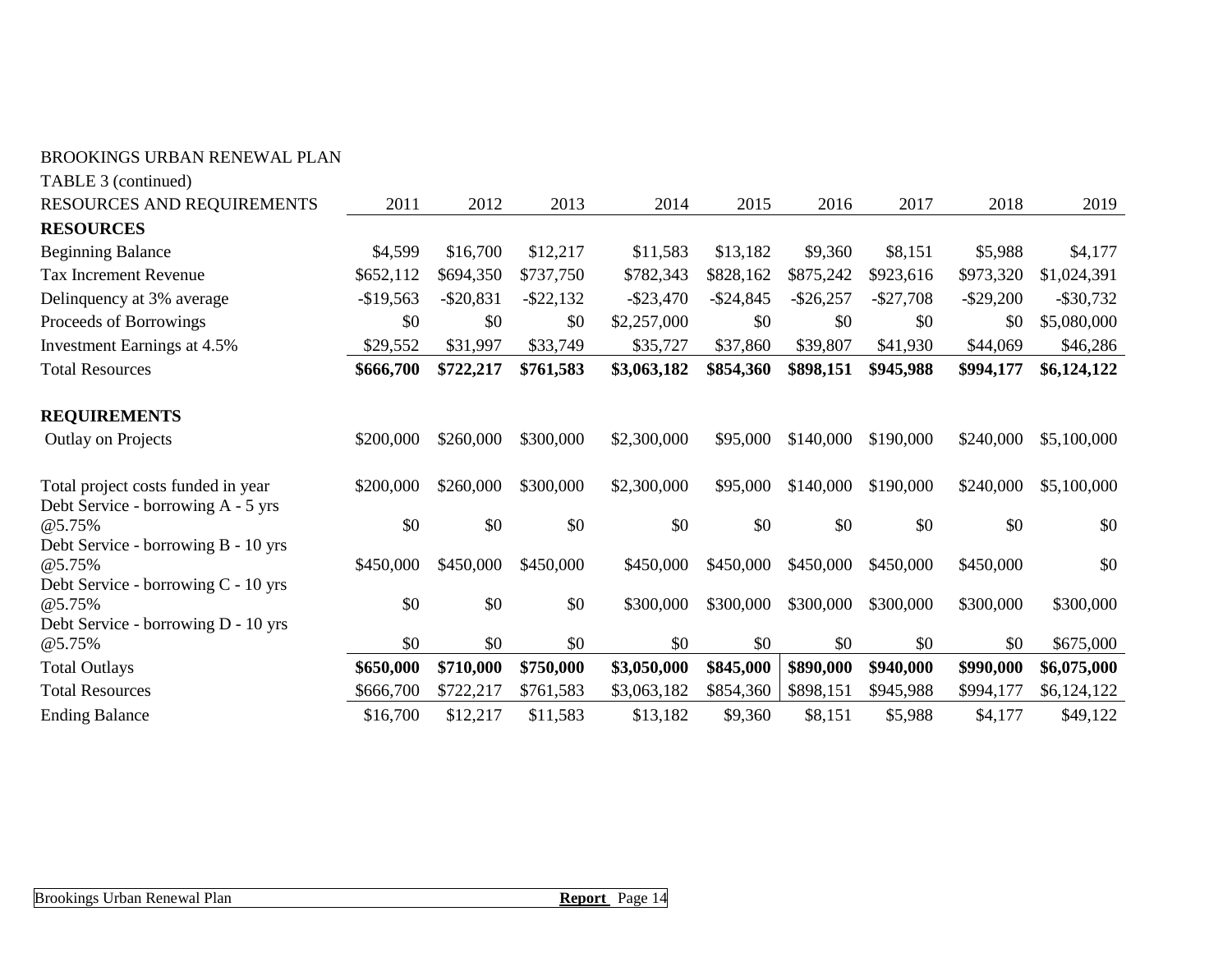| BROOKINGS URBAN RENEWAL                       |              |              |              |              |              |              |              |              |                                |
|-----------------------------------------------|--------------|--------------|--------------|--------------|--------------|--------------|--------------|--------------|--------------------------------|
| <b>PLAN</b>                                   |              |              |              |              |              |              |              |              |                                |
| TABLE 3 (continued)                           |              |              |              |              |              |              |              |              |                                |
| RESOURCES AND REQUIREMENTS                    | 2020         | 2021         | 2022         | 2023         | 2024         | 2025         | 2026         | 2027         | 2028                           |
| <b>RESOURCES</b>                              |              |              |              |              |              |              |              |              |                                |
| <b>Beginning Balance</b>                      | \$49,122     | \$9,353      | \$7,521      | \$14,711     | \$22,943     | \$8,659      | \$22,278     | \$106,528    | \$761,102                      |
| <b>Tax Increment Revenue</b>                  | \$1,076,867  | \$1,130,786  | \$1,041,233  | \$1,091,202  | \$1,142,545  | \$1,195,300  | \$1,249,505  | \$1,305,202  | \$1,362,429                    |
| Delinquency at 3% average                     | $-$ \$32,306 | $-$ \$33,924 | $-$ \$31,237 | $-$ \$32,736 | $-$ \$34,276 | $-$ \$35,859 | $-$ \$37,485 | $-$ \$39,156 | $-$ \$40,873                   |
| Proceeds of Borrowings                        | \$0          | \$0          | \$0          | \$0          | \$0          | \$0          | \$0          | \$0          | \$0                            |
| Investment Earnings at 4.5%                   | \$50,670     | \$51,306     | \$47,194     | \$49,766     | \$52,447     | \$54,178     | \$57,230     | \$63,528     | \$95,559                       |
| <b>Total Resources</b>                        | \$1,144,353  | \$1,157,521  | \$1,064,711  | \$1,122,943  | \$1,183,659  | \$1,222,278  | \$1,291,528  | \$1,436,102  | \$2,178,217                    |
| <b>REQUIREMENTS</b>                           | \$160,000    | \$175,000    | \$75,000     | \$125,000    | \$500,000    | \$525,000    | \$510,000    | \$0          | \$0                            |
| Outlay on Projects                            | \$160,000    | \$175,000    | \$225,000    | \$280,000    | \$600,000    | \$750,000    | \$0          | \$0          | \$0                            |
| Total project costs funded in year            | \$160,000    | \$175,000    | \$75,000     | \$125,000    | \$500,000    | \$525,000    | \$510,000    | \$0          | \$0                            |
| Debt Service - borrowing A - 5 yrs            |              |              |              |              |              |              |              |              |                                |
| @5.75%                                        | \$0          | \$0          | \$0          | \$0          | \$0          | \$0          | \$0          | \$0          | \$0                            |
| Debt Service - borrowing B - 10 yrs           |              |              |              |              |              |              |              |              |                                |
| @5.75%                                        | \$0          | \$0          | \$0          | \$0          | \$0          | $\$0$        | $\$0$        | $\$0$        | \$0                            |
| Debt Service - borrowing C - 10 yrs           |              |              |              |              |              |              |              |              |                                |
| @5.75%                                        | \$300,000    | \$300,000    | \$300,000    | \$300,000    | \$0          | \$0          | \$0          | \$0          | \$0                            |
| Debt Service - borrowing D - 10 yrs<br>@5.75% | \$675,000    | \$675,000    | \$675,000    | \$675,000    | \$675,000    | \$675,000    | \$675,000    | \$675,000    | \$675,000                      |
| <b>Total Outlays</b>                          |              | \$1,150,000  |              |              | \$1,175,000  | \$1,200,000  | \$1,185,000  | \$675,000    |                                |
| <b>Total Resources</b>                        | \$1,135,000  |              | \$1,050,000  | \$1,100,000  |              | \$1,222,278  |              |              | \$675,000                      |
|                                               | \$1,144,353  | \$1,157,521  | \$1,064,711  | \$1,122,943  | \$1,183,659  |              | \$1,291,528  | \$1,436,102  | \$2,178,217                    |
| <b>Ending Balance</b>                         | \$9,353      | \$7,521      | \$14,711     | \$22,943     | \$8,659      | \$22,278     | \$106,528    | \$761,102    | \$1,503,217<br>Debt<br>retired |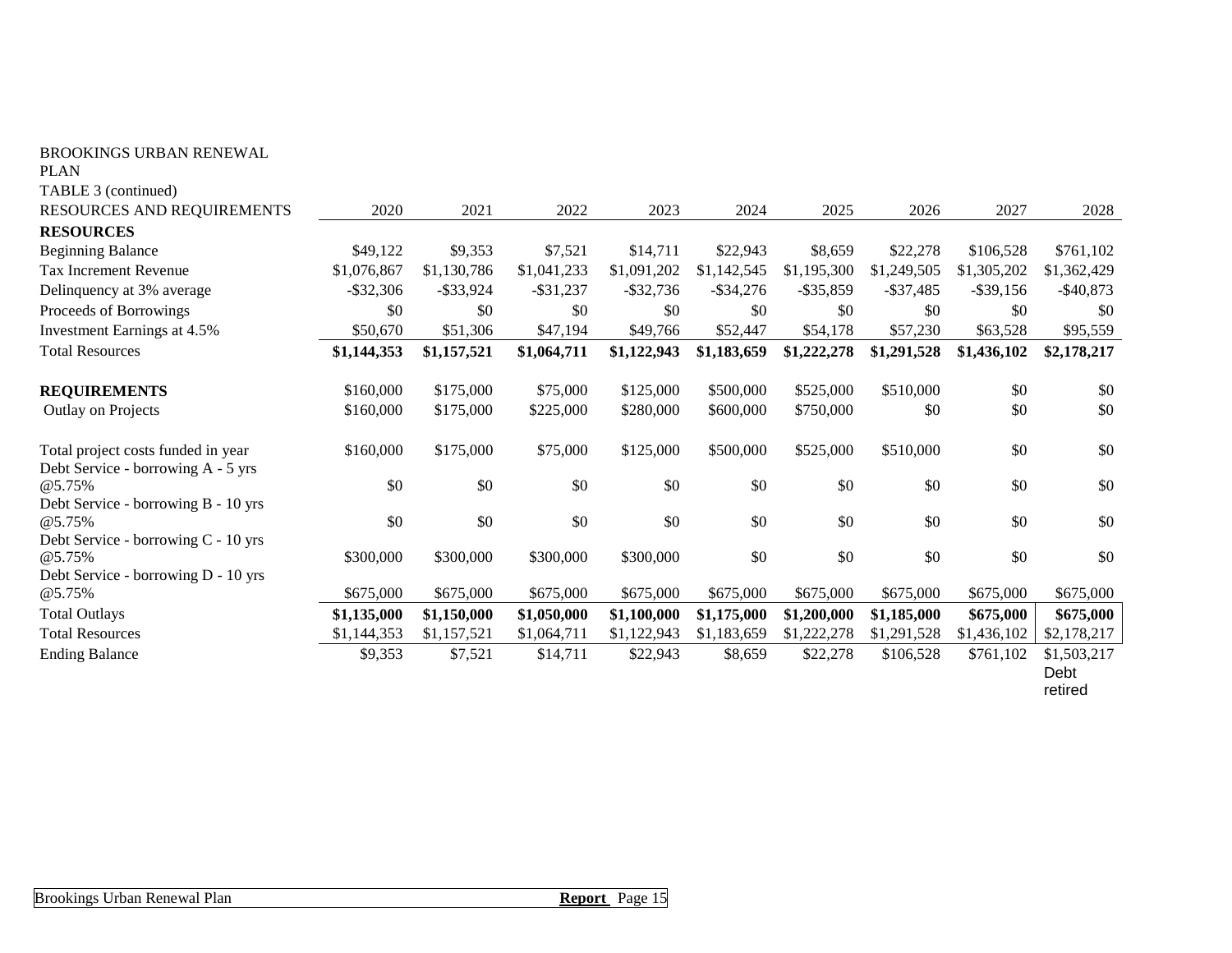#### **500D. IMPACT OF TAX INCREMENT FINANCING**

The passage of Ballot Measure 50 changed Oregon's property tax system, and the impacts of urban renewal on taxpayers, and other taxing bodies. Prior to BM50, collection of tax increment revenues for a renewal agency resulted in an increase in the taxpayer's property tax rate. Taxing bodies suffered no revenue losses, unless there was overall compression of property tax revenues.

Under Ballot Measure 50, collection of tax increment revenue can impact the potential property tax revenues received by overlapping tax bodies. These taxing bodies will not be able to apply their permanent BM50 tax rates against the new values added within the urban renewal area. As a result, the taxing bodies will forego revenue they otherwise might have had if there was no renewal plan in effect. In addition, the presence of the urban renewal program could impact the tax rates for future local option levies, or exempt bond issues by taxing bodies, for the tax rates for these bonds and levies will be calculated without the incremental values within the urban renewal area.

Table 4 shows the anticipated cumulative incremental values in the Renewal Area over the life of the Plan, and the anticipated property tax revenues foregone as a result of taxing bodies not being able to apply their permanent BM50 tax rates to those values. Table 4 actually presents an absolute worst case picture of revenue foregone, for it assumes that all the new values in the Brookings Renewal Area would occur, even without the investment of urban renewal funds. In fact, however, it is more realistic to assume that the public expenditures on renewal activities will have some effect on the growth of values within the urban renewal area.

#### **Shilo Decision**

In December 2001, the Oregon Supreme Court ruled in favor of the plaintiff in a matter regarding the methodology of calculating the division of taxes that creates tax increment revenue for an urban renewal agency. In May 2002, the Oregon Dept of Revenue (DOR) issued an administrative rule implementing the Supreme Court decision. The administrative rule requires calculation of a tax rate for collection of the tax increment revenue. This "calculated rate" is applied to the shared assessed value of each tax code in the municipality with the urban renewal plan. The shared value in most cases will be the total assessed value of the municipality that adopts the urban renewal plan. The practical effect of the DOR rule is to spread the "calculated rate" over a wide base of values, producing a lower figure than if it were applied to a more restricted base of values.

If this calculated renewal rate causes the imposition of taxes that exceed the 1% (\$10.00 per thousand) limit established by BM5, then general government revenues must be compressed. The limit on taxes imposed, however, is calculated against the real market value of each property, not the assessed value. Since the real market value for most properties is higher than the assessed value, there usually is a "cushion" against compression, even if the general government rate is somewhat higher than \$10.00 per thousand.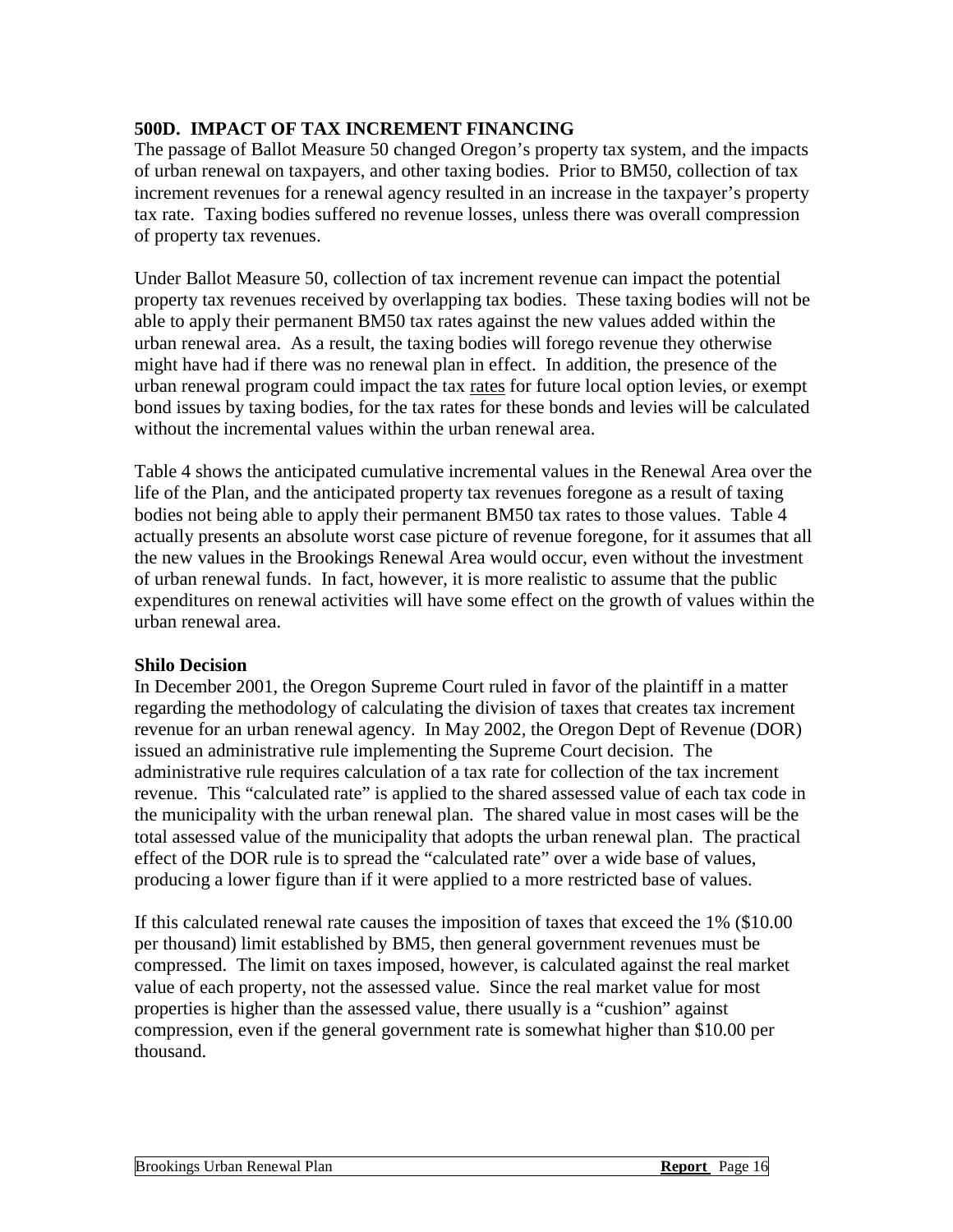Brookings has an extremely low general government tax rate of \$5.005, and a high total assessed value, and it is expected that annual division of tax revenues to the Agency will be relatively low until late in the life of the project. Given those conditions, no compression of general government revenue is anticipated during the life of the renewal project.

#### **HB 3215**

House Bill 3215, passed by the Legislature in 2001, will impact the Brookings Urban Renewal plan. For new renewal plans such as Brookings', the provisions of the bill remove the tax rates for voter approved bonded indebtedness from the formula for calculating tax increment revenues. These tax rates will be phased out of the tax increment revenue formula gradually, as current bond issues are retired. Bond rates currently account for \$1.316 per thousand of the total Measure 50 rate in Brookings. This bond rate is completely phased out by year 20. Increases in assessed values during the same period will reduce the revenue impact of phasing out the bond rates.

#### **Note on Impact on Schools**

#### *Under the current method of funding K-12 level education, the urban renewal program will not result in revenue losses for those educational units of government.*

When the project is completed, an estimated \$144.7 million in assessed values will be placed back on the tax roll. In the following year, property tax revenues generated by those values are estimated to be approximately \$1.38 million. Given a 3% inflation of values, the revenues foregone by the overlapping taxing bodies will be repaid in a period of twelve years after the project is completed.

The tax impact on each of the overlapping taxing bodies is shown on Table 4 on the following page.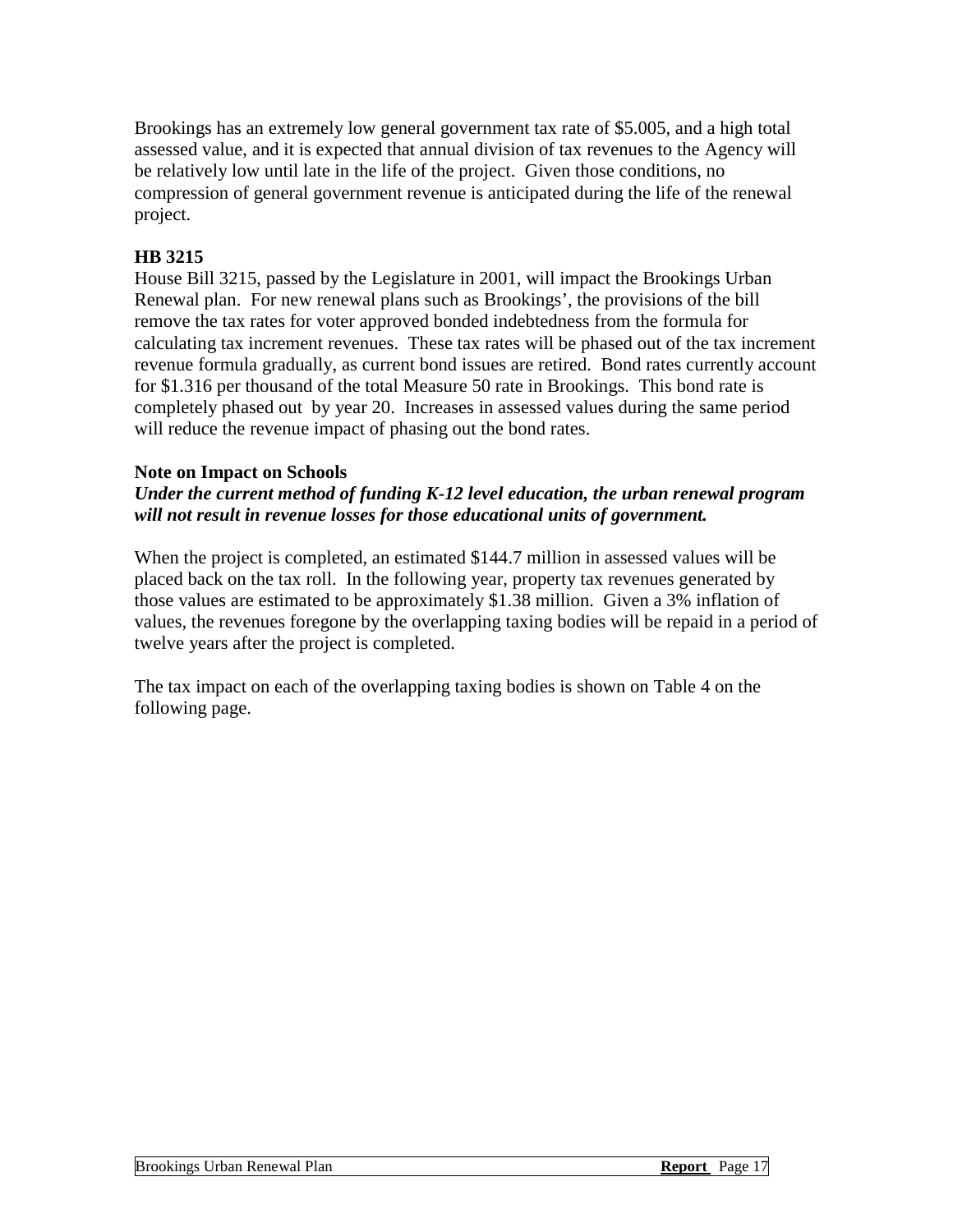| County tax |                               |                     |                  |                  |                     |                  | School            |                      |                 |                     |
|------------|-------------------------------|---------------------|------------------|------------------|---------------------|------------------|-------------------|----------------------|-----------------|---------------------|
|            | <b>BROOKINGS RENEWAL PLAN</b> | rate                | City Rate        | Port             | Library             | 4H               | Cemetery          | Dist 17C             | <b>SWOCC</b>    | <b>ESD</b>          |
| TABLE 4    |                               | \$0.5530            | \$3.7630         | \$0.1249         | \$0.4256            | \$0.1021         | \$0.0368          | \$3.2494             | \$0.7017        | \$0.4432            |
|            | TAX IMPACT ESTIMATE           |                     |                  |                  |                     |                  |                   |                      |                 |                     |
|            |                               | Curry               | <b>Brookings</b> |                  |                     |                  |                   |                      | <b>SWOCC</b>    |                     |
| Year       | <b>Cumulative New Values</b>  | County tax          | tax              | Port<br>foregone | Library<br>foregone | $4H$<br>foregone | Cemetery          | SD 17C tax           | tax<br>foregone | ESD tax             |
| 2003       | \$8,131,449                   | foregone<br>\$4,497 | \$30,599         | \$1,016          | \$3,461             | \$830            | foregone<br>\$299 | foregone<br>\$26,422 | \$5,706         | foregone<br>\$3,604 |
| 2004       | \$10,622,314                  | \$5,874             | \$39,972         | \$1,327          | \$4,521             | \$1,085          | \$391             | \$34,516             | \$7,454         | \$4,708             |
| 2005       |                               | \$11,796            | \$80,270         |                  | \$9,079             |                  | \$785             | \$69,314             |                 |                     |
|            | \$21,331,358                  |                     |                  | \$2,664          |                     | \$2,178          |                   |                      | \$14,968        | \$9,454             |
| 2006       | \$24,185,220                  | \$13,374            | \$91,009         | \$3,021          | \$10,293            | \$2,469          | \$890             | \$78,587             | \$16,971        | \$10,719            |
| 2007       | \$27,117,564                  | \$14,996            | \$102,043        | \$3,387          | \$11,541            | \$2,769          | \$998             | \$88,116             | \$19,028        | \$12,019            |
| 2008       | \$39,564,820                  | \$21,879            | \$148,882        | \$4,942          | \$16,839            | \$4,040          | \$1,456           | \$128,562            | \$27,763        | \$17,535            |
| 2009       | \$42,920,103                  | \$23,735            | \$161,508        | \$5,361          | \$18,267            | \$4,382          | \$1,579           | \$139,465            | \$30,117        | \$19,022            |
| 2010       | \$46,367,655                  | \$25,641            | \$174,481        | \$5,791          | \$19,734            | \$4,734          | \$1,706           | \$150,667            | \$32,536        | \$20,550            |
| 2011       | \$60,831,367                  | \$33,640            | \$228,908        | \$7,598          | \$25,890            | \$6,211          | \$2,239           | \$197,665            | \$42,685        | \$26,960            |
| 2012       | \$64,771,479                  | \$35,819            | \$243,735        | \$8,090          | \$27,567            | \$6,613          | \$2,384           | \$210,468            | \$45,450        | \$28,707            |
| 2013       | \$68,819,945                  | \$38,057            | \$258,969        | \$8,596          | \$29,290            | \$7,027          | \$2,533           | \$223,624            | \$48,291        | \$30,501            |
| 2014       | \$72,979,743                  | \$40,358            | \$274,623        | \$9,115          | \$31,060            | \$7,451          | \$2,686           | \$237,140            | \$51,210        | \$32,345            |
| 2015       | \$77,253,936                  | \$42,721            | \$290,707        | \$9,649          | \$32,879            | \$7,888          | \$2,843           | \$251,029            | \$54,209        | \$34,239            |
| 2016       | \$81,645,670                  | \$45,150            | \$307,233        | \$10,198         | \$34,748            | \$8,336          | \$3,005           | \$265,299            | \$57,291        | \$36,185            |
| 2017       | \$86,158,175                  | \$47,645            | \$324,213        | \$10,761         | \$36,669            | \$8,797          | \$3,171           | \$279,962            | \$60,457        | \$38,185            |
| 2018       | \$90,794,775                  | \$50,210            | \$341,661        | \$11,340         | \$38,642            | \$9,270          | \$3,341           | \$295,029            | \$63,711        | \$40,240            |
| 2019       | \$95,558,882                  | \$52,844            | \$359,588        | \$11,935         | \$40,670            | \$9,757          | \$3,517           | \$310,509            | \$67,054        | \$42,352            |
| 2020       | \$100,454,001                 | \$55,551            | \$378,008        | \$12,547         | \$42,753            | \$10,256         | \$3,697           | \$326,415            | \$70,489        | \$44,521            |
| 2021       | \$105,483,736                 | \$58,333            | \$396,935        | \$13,175         | \$44,894            | \$10,770         | \$3,882           | \$342,759            | \$74,018        | \$46,750            |
| 2022       | \$110,651,789                 | \$61,190            | \$416,383        | \$13,820         | \$47,093            | \$11,298         | \$4,072           | \$359,552            | \$77,644        | \$49,041            |
| 2023       | \$115,961,963                 | \$64,127            | \$436,365        | \$14,484         | \$49,353            | \$11,840         | \$4,267           | \$376,807            | \$81,371        | \$51,394            |
| 2024       | \$121,418,167                 | \$67,144            | \$456,897        | \$15,165         | \$51,676            | \$12,397         | \$4,468           | \$394,536            | \$85,199        | \$53,813            |
| 2025       | \$127,024,416                 | \$70,245            | \$477,993        | \$15,865         | \$54,062            | \$12,969         | \$4,674           | \$412,753            | \$89,133        | \$56,297            |
| 2026       | \$132,784,838                 | \$73,430            | \$499,669        | \$16,585         | \$56,513            | \$13,557         | \$4,886           | \$431,471            | \$93,175        | \$58,850            |
| 2027       | \$138,703,671                 | \$76,703            | \$521,942        | \$17,324         | \$59,032            | \$14,162         | \$5,104           | \$450,704            | \$97,328        | \$61,473            |
| 2028       | \$144,785,272                 | \$80,066            | \$544,827        | \$18,084         | \$61,621            | \$14,783         | \$5,328           | \$470,465            | \$101,596       | \$64,169            |
|            | <b>Totals</b>                 | \$1,115,026         | \$7,587,421      | \$251,839        | \$858,147           | \$205,867        | \$74,201          | \$6,551,838          | \$1,414,853     | \$893,634           |

**Brookings Urban Renewal Plan Report** Page 18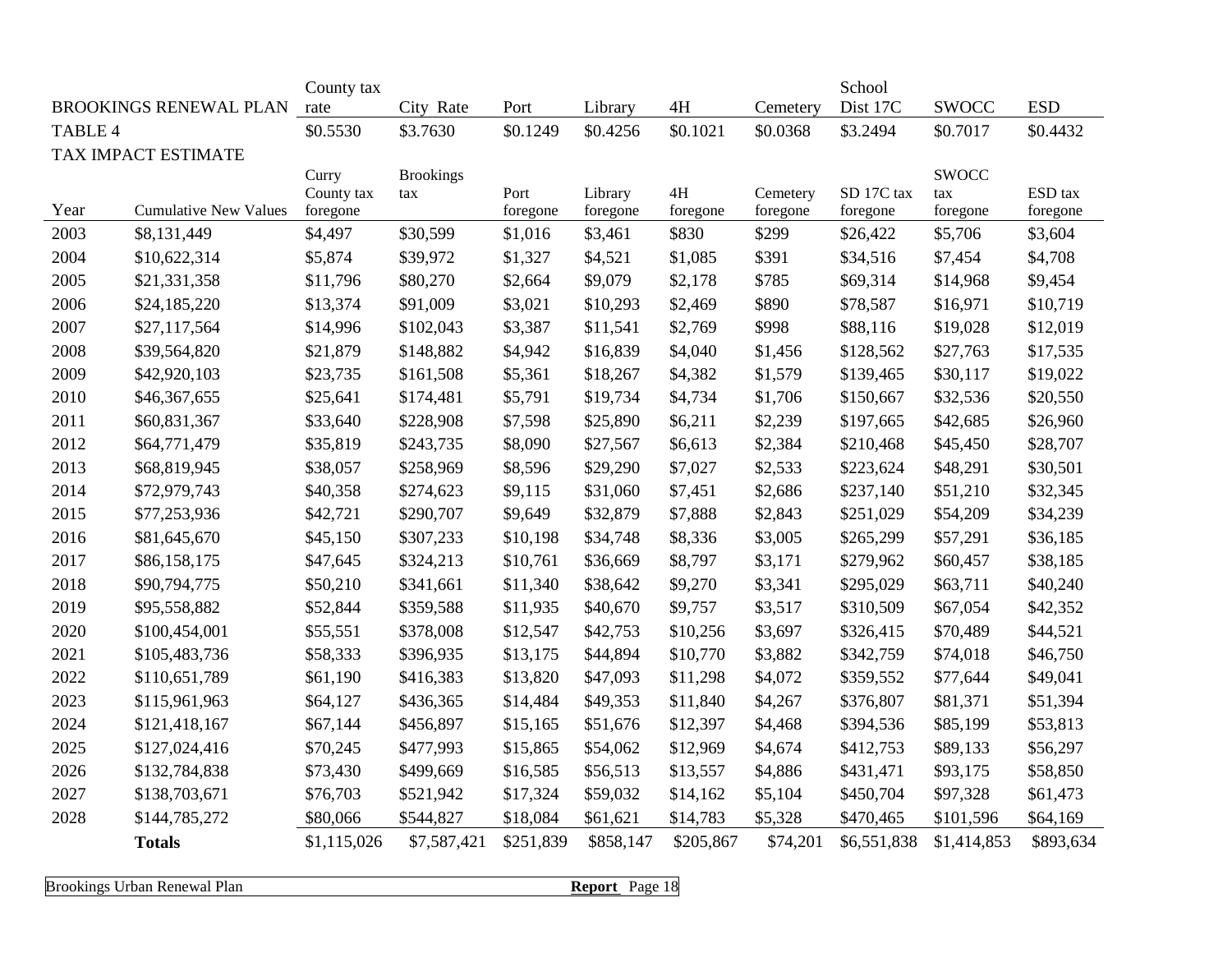As noted previously, the revenues foregone assume all of the values would occur even without urban renewal investments. This does not appear to be a realistic assumption. Revenues foregone could be reduced if one assumed that some values do not materialize without urban renewal. The totals foregone also may be misleading in another way The reader should understand that these revenues are foregone annually, over an extended period of time, not all at once. The total does not take into account the fact that dollars twenty years form now are not as valuable as today's dollars. A present value calculation of the revenues foregone, using just a 3.5 % rate would reduce the revenue foregone total by almost 40%. Also, during the plan period, overall values in Brookings will increase, and those value increases will diminish the tax foregone impact on the budgets of taxing bodies.

#### **500E. FINANCIAL FEASIBILITY OF PLAN**

Table 4 in Section 500 of the Report to the Plan shows the estimated costs of project activities at \$15.8 million. The principal source of revenue to carry out project activities will be annual tax increment revenues of the Renewal Agency. Anticipated tax increment revenues are shown in Table 5. The tax increment revenues shown in Table 5 are based on the following assumptions:

- 1. Approximately \$4.8 million in new values will be available to the Agency at the beginning of the project, from projects under way or completed after Jan 1, 2001.
- 2. A higher-end condominium development of approximately 130 units will be developed near Chetco Point in three stages, beginning in 2005-06. The units are assumed to have a value of \$88 million in 2002 dollars.
- 3. Other new additions to real market values are held at \$500,000 annually through the entire plan period.
- 4. Overall assessed values in the renewal area are indexed upward 2.75% annually.

The revenues shown in Table 3 are expected to be sufficient to carry out all project activities currently shown on the Urban Renewal Plan, and to retire project indebtedness within a 26-year period. It is financially feasible to carry out the Urban Renewal Plan for the Brookings Urban Renewal Area.